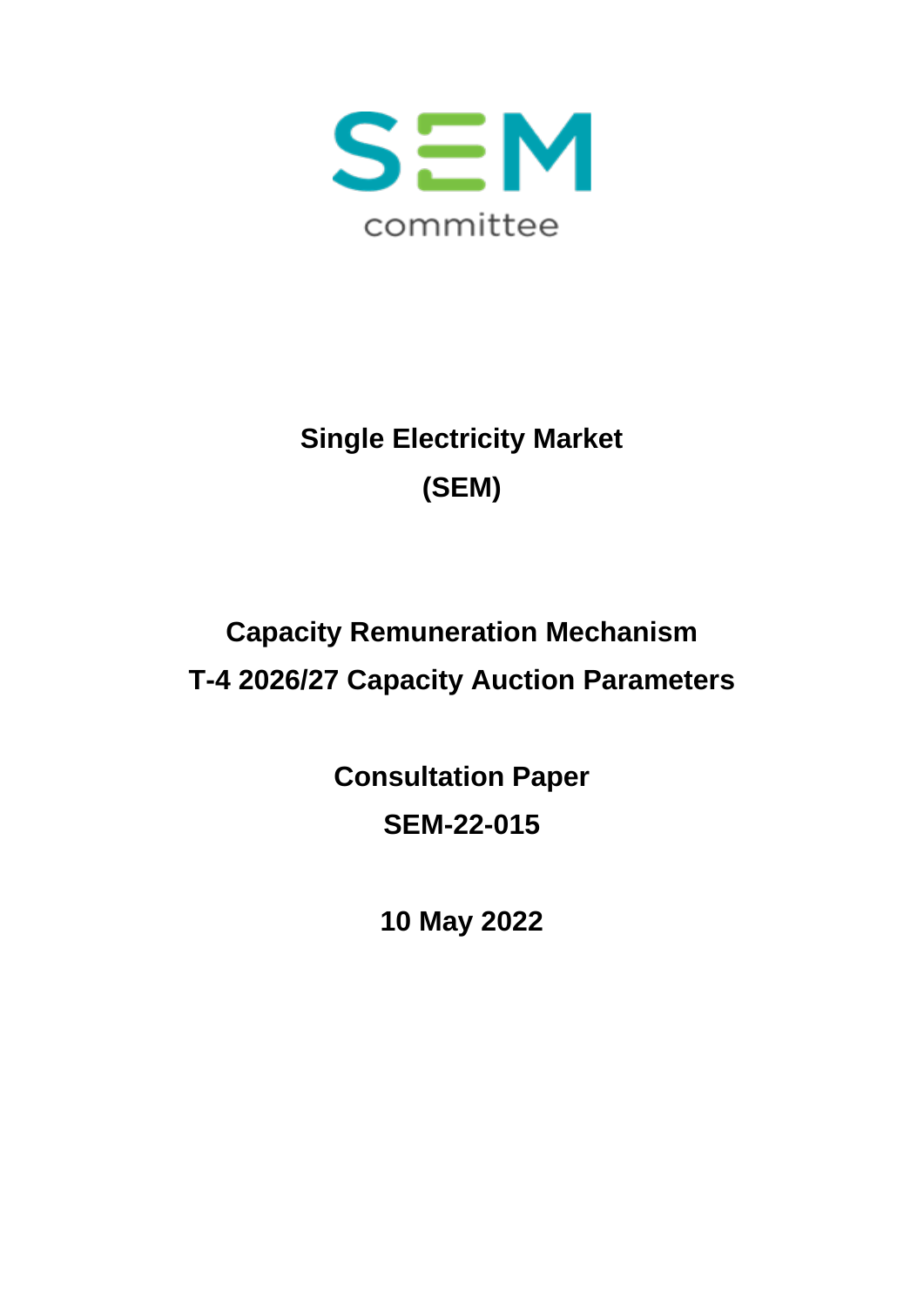#### <span id="page-1-0"></span>**1. EXECUTIVE SUMMARY**

Under the revised SEM arrangements, implemented in October 2018, capacity revenues are allocated by capacity auction for a relevant capacity year. Prior to each capacity auction, a number of capacity auction parameters must be set. The list of parameters to be determined by the Regulatory Authorities is described in paragraph D.3.1.3 of the Capacity Market Code.

This paper describes the SEM Committee's proposals for the relevant parameters to apply in the 2026/27 T-4 Capacity Auction, scheduled to take place in February 2023.

Most of the parameters proposed are the same as those used in recent auctions, including the 2025/26 T-4 auction. The SEM Committee proposes to change the shape of the demand curve that is used in the auction and propose an increase in Performance Security Posting and Termination Charges. The Committee is also proposing potential changes to the treatment of deratings for Annual Run-Hour Limited Plant, as well as Energy-Limited Plant and DSUs. The TSOs have prepared a technical paper which is published alongside this document setting out their analyses and proposals in these areas.

| Parameter                                                                                                                             | Proposed Value for 2026/27 T-4 capacity auction                                                                                                                                                                                                                        |
|---------------------------------------------------------------------------------------------------------------------------------------|------------------------------------------------------------------------------------------------------------------------------------------------------------------------------------------------------------------------------------------------------------------------|
| De-Rating Curves, defining<br>De-Rating Factors by unit<br>Initial Capacity and by<br>Technology Class (including<br>Interconnectors) | The Initial Auction Information Pack ("IAIP") will provide<br>the final De-rating factors. This paper contains a number<br>of proposals relating to moving away from the 'freezing' of<br>derating factors, as has applied in the last number of<br>capacity auctions. |
| <b>Capacity Requirement</b>                                                                                                           | To be determined by System Operators prior to<br>publication of Initial Auction Information Pack.                                                                                                                                                                      |
| Indicative Demand Curve                                                                                                               | The Demand Curve for the 2026/27 T-4 auction shall be<br>set as the following:<br>Horizontal at the Auction Price Cap from 0MW to<br>92.5% of the adjusted Capacity Requirement.                                                                                       |

The proposed parameters for consultation are: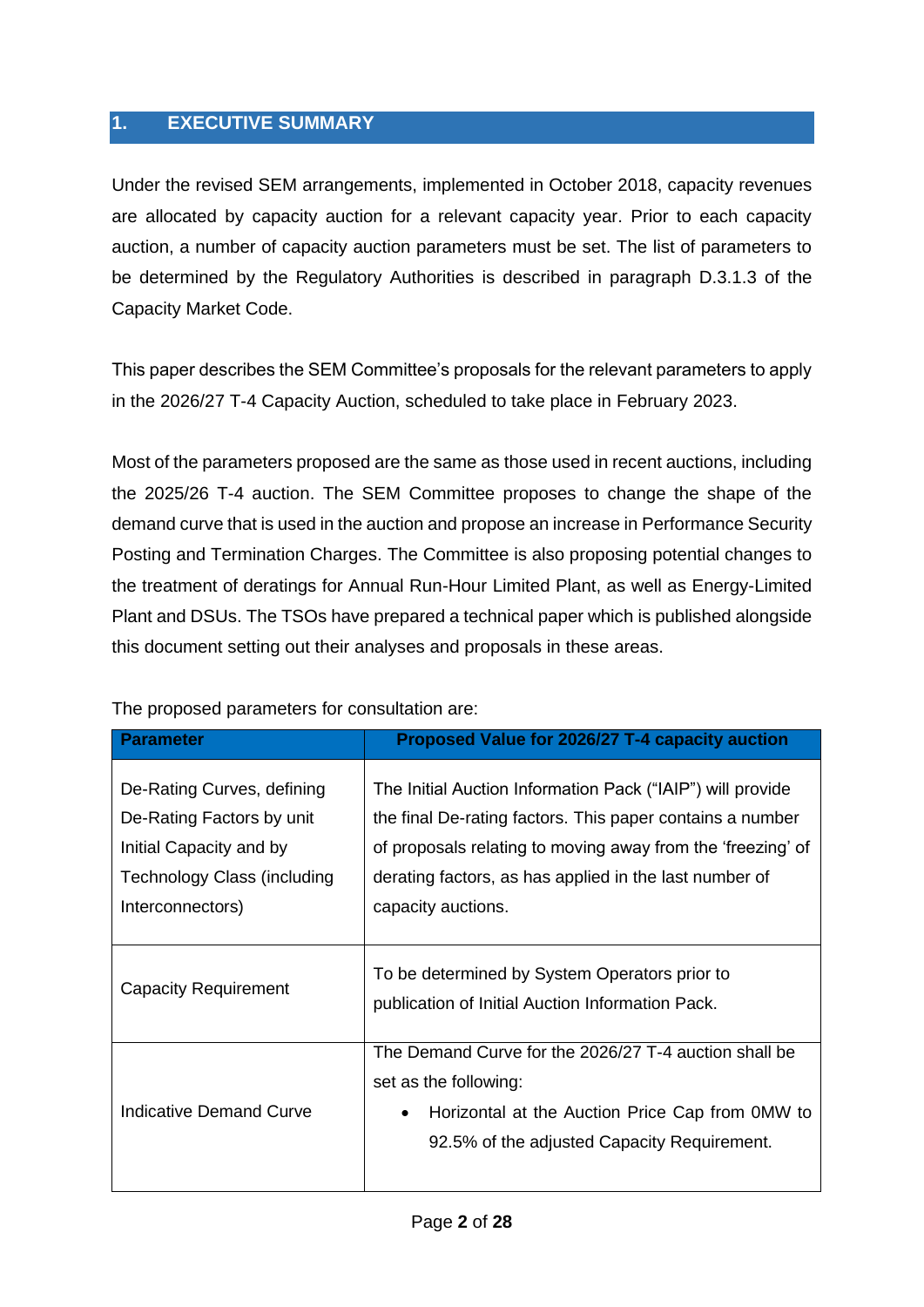|                                           |                                                            |                 | Slopes down to 115% of the adjusted Capacity                     |
|-------------------------------------------|------------------------------------------------------------|-----------------|------------------------------------------------------------------|
|                                           | Requirement. The line passes through a shallow             |                 |                                                                  |
|                                           | elbow point where the volume is equal 100% of the          |                 |                                                                  |
|                                           | adjusted Capacity Requirement and the price                |                 |                                                                  |
|                                           |                                                            |                 | equals Net CONE ( $€92,300$ / de-rated MW / year <sup>1</sup> ). |
|                                           |                                                            |                 |                                                                  |
|                                           |                                                            |                 |                                                                  |
| <b>Auction Price Cap</b>                  | €146,920/ de-rated MW <sup>2</sup> .                       |                 |                                                                  |
| <b>Existing Capacity Price Cap</b>        | 0.5 x Net CONE i.e. $\epsilon$ 46,150 / de-rated MW /year. |                 |                                                                  |
| New Capacity Investment Rate<br>Threshold | €300,000 / de-rated MW / year.                             |                 |                                                                  |
| Annual Stop Loss Limit Factor             | 1.5                                                        |                 |                                                                  |
| <b>Billing Period Stop Loss Factor</b>    | 0.5                                                        |                 |                                                                  |
| <b>Indicative Annual Capacity</b>         | To be determined by System Operators prior to              |                 |                                                                  |
| <b>Exchange Rate</b>                      | publication of Initial Auction Information Pack.           |                 |                                                                  |
|                                           |                                                            |                 |                                                                  |
|                                           |                                                            |                 |                                                                  |
| Increase Tolerance and                    | <b>Technology</b>                                          | <b>Increase</b> | <b>Decrease</b>                                                  |
| Decrease Tolerance by                     | <b>Class</b>                                               | Tolerance (%)   | Tolerance (%)                                                    |
| <b>Technology Class</b>                   | All Except DSUs                                            | 0               | 0                                                                |
|                                           | <b>DSUs</b>                                                | $\overline{0}$  | 100                                                              |
|                                           |                                                            |                 |                                                                  |
|                                           |                                                            |                 |                                                                  |
|                                           |                                                            |                 |                                                                  |
|                                           |                                                            |                 |                                                                  |

<sup>1</sup> This value will remain at €92,300/MW unless the SEM Committee decides to implement the outworkings of the separate BNE study, in which case the new updated value for the BNE and therefore Net CONE will be set out in the Parameters Decision Paper.

<sup>2</sup> As per [SEM-21-110 Information Note on indexation of Auction Price Cap.pdf \(semcommittee.com\)](https://www.semcommittee.com/sites/semc/files/media-files/SEM-21-110%20Information%20Note%20on%20indexation%20of%20Auction%20Price%20Cap.pdf)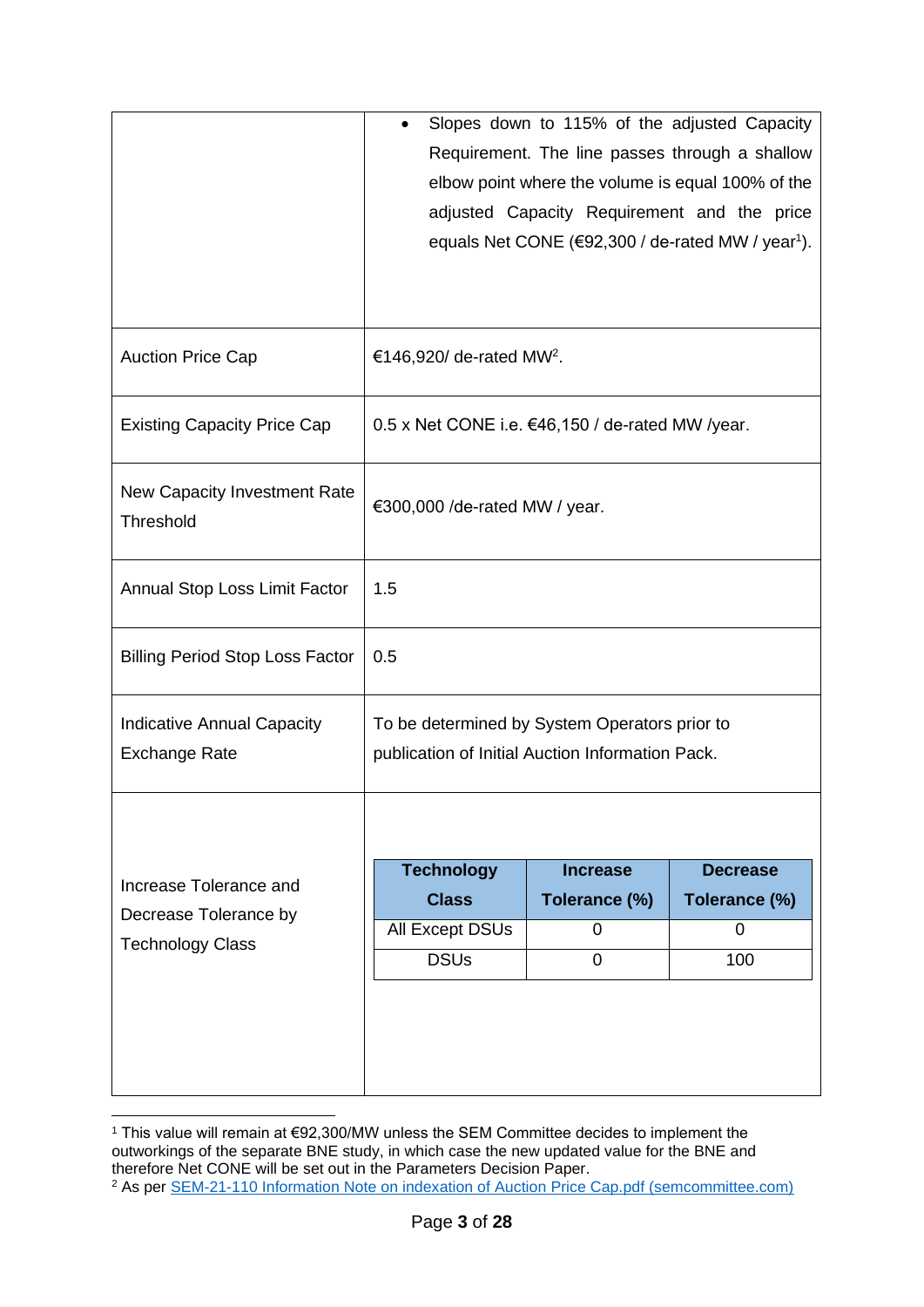|                                     | Date / Event              | <b>Performance Security</b><br>Rate (€/MW) |  |
|-------------------------------------|---------------------------|--------------------------------------------|--|
|                                     | From Capacity Auction     |                                            |  |
|                                     | completion to 27 months   | 20,000                                     |  |
|                                     | prior to the beginning of |                                            |  |
|                                     | the Capacity Year         |                                            |  |
|                                     | 27-13 months prior to the |                                            |  |
|                                     | beginning of the Capacity | 30,000                                     |  |
|                                     | Year                      |                                            |  |
| <b>Performance Security Posting</b> | From 13 months to         |                                            |  |
| Dates / Events                      | beginning of Capacity     | 40,000                                     |  |
|                                     | Year                      |                                            |  |
|                                     | From beginning of         | 50,000                                     |  |
|                                     | <b>Capacity Year</b>      |                                            |  |
|                                     |                           | <b>Termination Charge Rate</b>             |  |
|                                     | Date / Event              | (E/MW)                                     |  |
|                                     | From Capacity Auction     |                                            |  |
|                                     | completion to 27 months   | 20,000                                     |  |
|                                     | prior to the beginning of |                                            |  |
|                                     | the Capacity Year         |                                            |  |
|                                     | 27-13 months prior to the |                                            |  |
| <b>Termination Charges</b>          | beginning of the Capacity | 30,000                                     |  |
|                                     | Year                      |                                            |  |
|                                     |                           |                                            |  |
|                                     | From 13 months to         |                                            |  |
|                                     | beginning of Capacity     | 40,000                                     |  |
|                                     | Year                      |                                            |  |
|                                     | From beginning of         | 50,000                                     |  |
|                                     | <b>Capacity Year</b>      |                                            |  |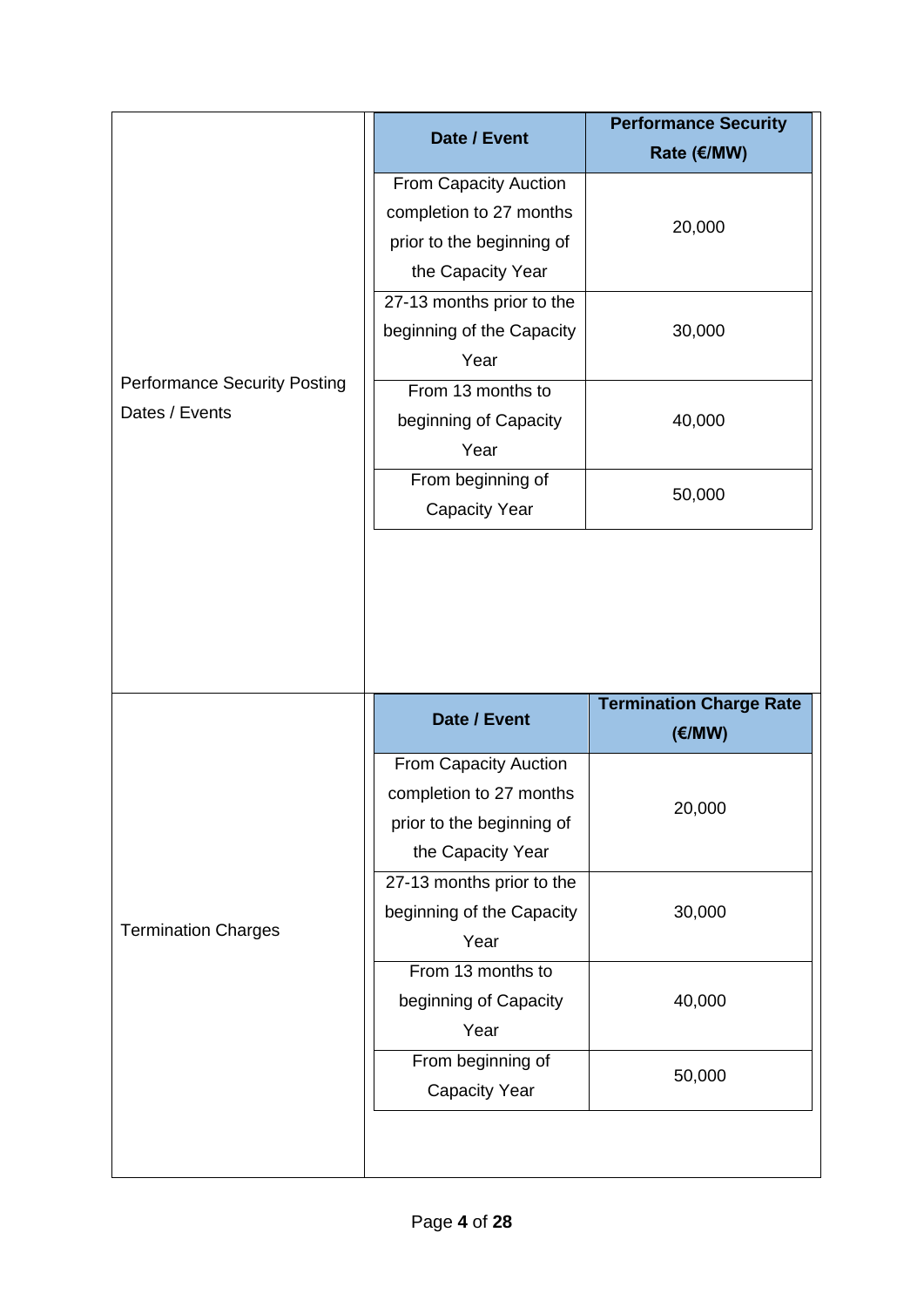|                                                                                              | <b>Short Term Reserve</b><br>(MW) | <b>Administered Scarcity</b><br>Price (€/MWh)        |
|----------------------------------------------------------------------------------------------|-----------------------------------|------------------------------------------------------|
| <b>Full Administered Scarcity</b><br><b>Price and Reserve Scarcity</b><br><b>Price Curve</b> | <b>Demand Control</b><br>0<br>500 | 25% of VOLL<br>25% of VOLL<br><b>RO Strike Price</b> |
| Anticipated values to be<br>applied in determining the<br><b>Strike Price</b>                | Current inputs to be re-applied.  |                                                      |

Responses to the proposals within this consultation should be sent to [CRMSubmissions@uregni.gov.uk](mailto:CRMSubmissions@uregni.gov.uk) and [CRMsubmissions@cru.ie](mailto:CRMsubmissions@cru.ie) by 17 June 2022. We intend to publish all responses unless they have been marked as confidential.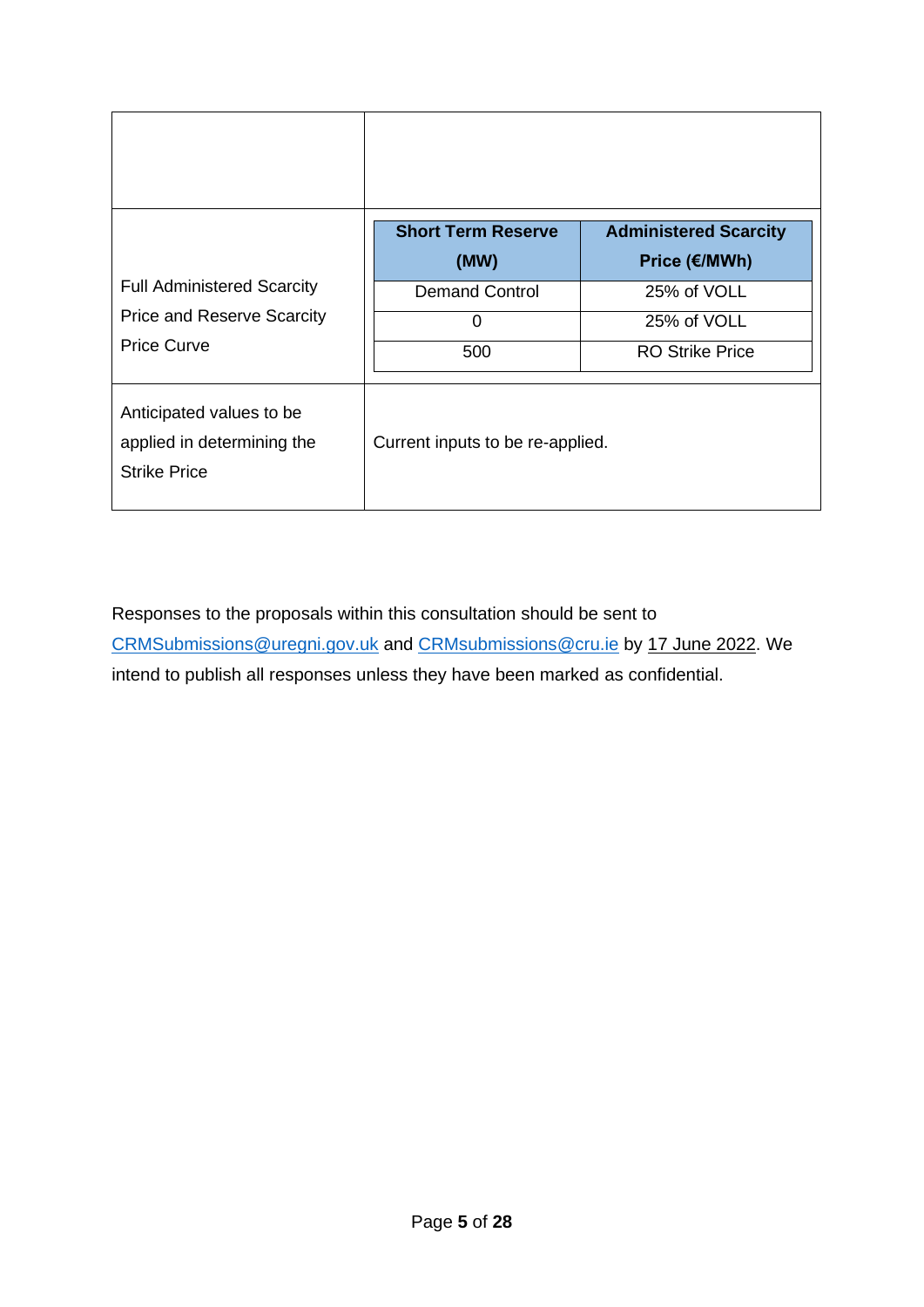#### <span id="page-5-0"></span> $2.$ **CONTENTS**

| 4. PARAMETERS REQUIRED BY THE CAPACITY MARKET CODE 8 |  |
|------------------------------------------------------|--|
|                                                      |  |
|                                                      |  |
|                                                      |  |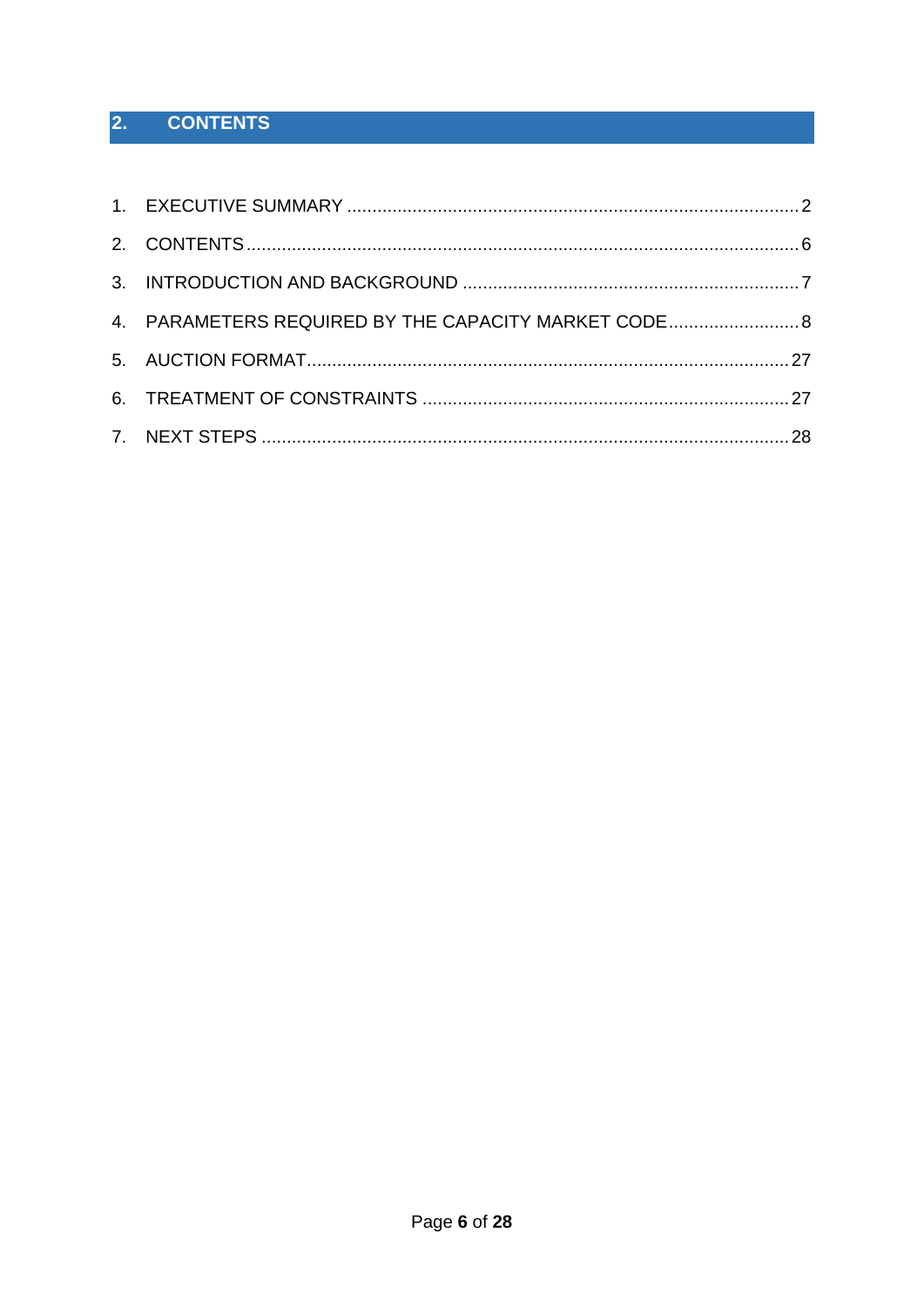#### <span id="page-6-0"></span>**3. INTRODUCTION AND BACKGROUND**

The SEM Capacity Remuneration Mechanism ("**CRM**") was developed through an extensive series of consultation and decision papers. The CRM allocates capacity payments through ex-ante capacity auctions.

Before each capacity auction, the Capacity Market Code ("**CMC**") requires a number of auction parameters to be determined by the Regulatory Authorities ("**RAs**" (the Utility Regulator in Northern Ireland and the Commission for Regulation of Utilities ("**CRU**") in Ireland).

#### *Parameters to be determined*

Paragraph D.3.1.3 of the CMC requires the Regulatory Authorities to determine the following parameters for each Capacity Auction, and provide them to the System Operators for inclusion in the applicable Initial Auction Information Pack:

- (a) the De-Rating Curves, defining De-Rating Factors by Technology Class (including for Interconnectors);
- (b) the Capacity Requirement;
- (c) an indicative Demand Curve;
- (d) the Auction Price Cap;
- (e) the Existing Capacity Price Cap;
- (f) the  $\epsilon$ /MW rate of the New Capacity Investment Rate Threshold:
- (g) the Annual Stop-Loss Limit Factor;
- (h) the Billing Period Stop-Loss Limit Factor;
- (i) the indicative Annual Capacity Payment Exchange Rate;
- (j) the Increase Tolerance and Decrease Tolerance by Tolerance Class that may be applied by a Participant in its Application for Qualification to Capacity Market Unit de-ratings;
- (k) in respect of Performance Securities: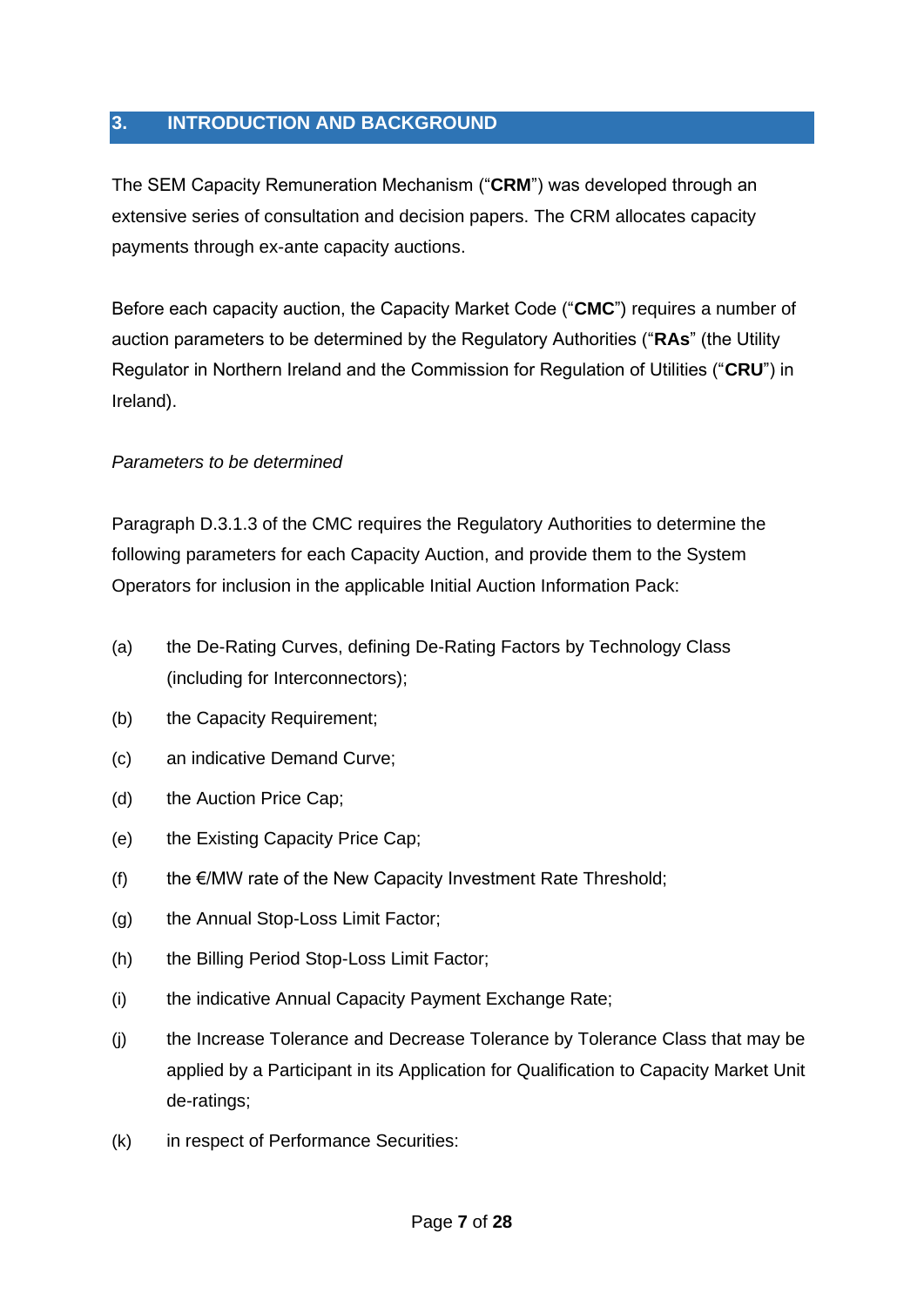- (i) the final Performance Security Posting Dates/ Events applicable to Awarded Capacity allocated in the Capacity Auction; and
- (ii) for each Performance Security Posting Date/ Event, the final €/MW rate to be applied in setting Performance Securities applicable to Awarded Capacity allocated in the Capacity Auction;
- (I) the  $E/MW$  fee rates for calculating Termination Charges;
- (m) values for the Full Administered Scarcity Price and the Reserve Scarcity Price; and
- (n) anticipated values for the parameters to be applied in determining the Strike Price.

The SEM Committee has agreed that efforts should be made to recalculate the Net CONE, in particular to inform new bidders, before the forthcoming T-4 Auction. The Regulatory Authorities are in the process of seeking support to perform a review of the BNE. This process is unlikely to be concluded before the IAIP, but the SEM Committee may decide to implement the results of this study for this auction once they are available. The BNE review could result in either a higher or lower Net CONE.

There is one other issue relevant to the functioning of the 2026/27 T-4 auction which is covered by this consultation in regards to the treatment of constraints. The SEM Committee proposal on this is Chapter six.

#### <span id="page-7-0"></span>**4. PARAMETERS REQUIRED BY THE CAPACITY MARKET CODE**

As described, the Regulatory Authorities must determine the following parameters:

*(a) the De-Rating Curves, defining De-Rating Factors by Technology Class (including for Interconnectors);* 

A De-Rating Curve is a curve for a Technology Class that represents the De-Rating Factor applicable by unit Initial Capacity and Initial Maximum On Time to be used in a Capacity Auction. A De-Rating Factor describes the proportion of Initial Capacity of a Generator Unit or Interconnector that can contribute towards satisfying the Capacity Requirement to be used in a Capacity Auction.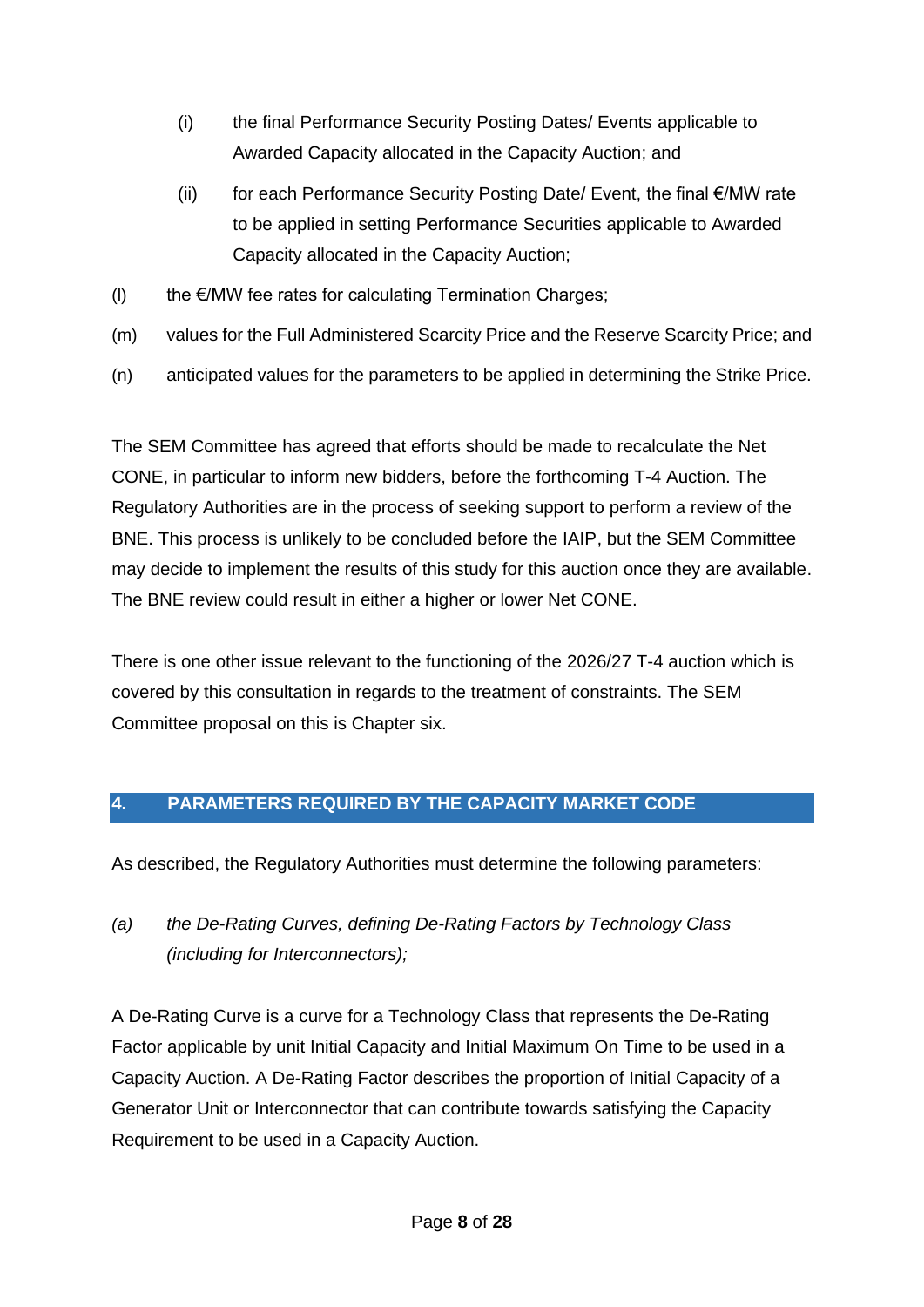The System Operators published a methodology for the Calculation of Capacity Requirement and De-rating factors prior to the 2019/20 T-1 capacity auction<sup>3</sup>. This is a least-worst regrets analysis which selects the demand forecast level to be used for the Capacity Market auction. The De-Rating Factors are those that are used to derive the Capacity Requirement selected by the least-worst regrets analysis.

#### *New Proposals on the approach to derating Energy-Limited Units and DSUs*

As set out in the TSOs' published methodology, the calculation is based on the marginal contribution of a new unit to capacity adequacy. As a result, the results from this analysis can be highly sensitive to minor changes in the input parameters, and at times, have led to the RAs being presented to with apparently unintuitive derating recommendations from the TSOs prior to recent capacity auctions. This apparent volatility, combined with a concern around the intuitiveness of the results, led the SEM Committee to freeze the derating values for all units for the last two years' capacity auctions (T-3 2024-25, T-1 2022-23 & T-4 2025-26) and to instigate a review into the derating methodology.

In these intervening auctions, the market has delivered a range of new battery units, and also, consistently delivered new demand side response capacity also.

Notwithstanding that these technologies will form a key part of the long-term solution to system adequacy on the island, as part of the TSOs' recent work assessing the wider security of supply situation in the two jurisdictions, the TSOs have identified a concern regarding the possibility of the system reaching a saturation point for units with energy and/or run-hour limitations. This concern has informed the TSOs review of the derating methodology and has led them to recommend departing from the frozen values for DSUs and energy-limited units in particular to avoid any inefficient outcomes as well as to ensure system security. These proposals are set out in the accompanying paper from the TSOs, along with further detail on the current de-rating approach and each of the above technology group level de-rating factors.

**The SEM Committee seeks input from market participants on the merits of applying the TSO's proposed approach for these unit types, informed by the contents of the TSO paper.**

<sup>3</sup>SEM-18-030a: [https://www.semcommittee.com/news-centre/i-sem-crm-t-1-cy201920-capacity](https://www.semcommittee.com/news-centre/i-sem-crm-t-1-cy201920-capacity-auction-parameters-and-enduring-de-rating-methodology)[auction-parameters-and-enduring-de-rating-methodology](https://www.semcommittee.com/news-centre/i-sem-crm-t-1-cy201920-capacity-auction-parameters-and-enduring-de-rating-methodology)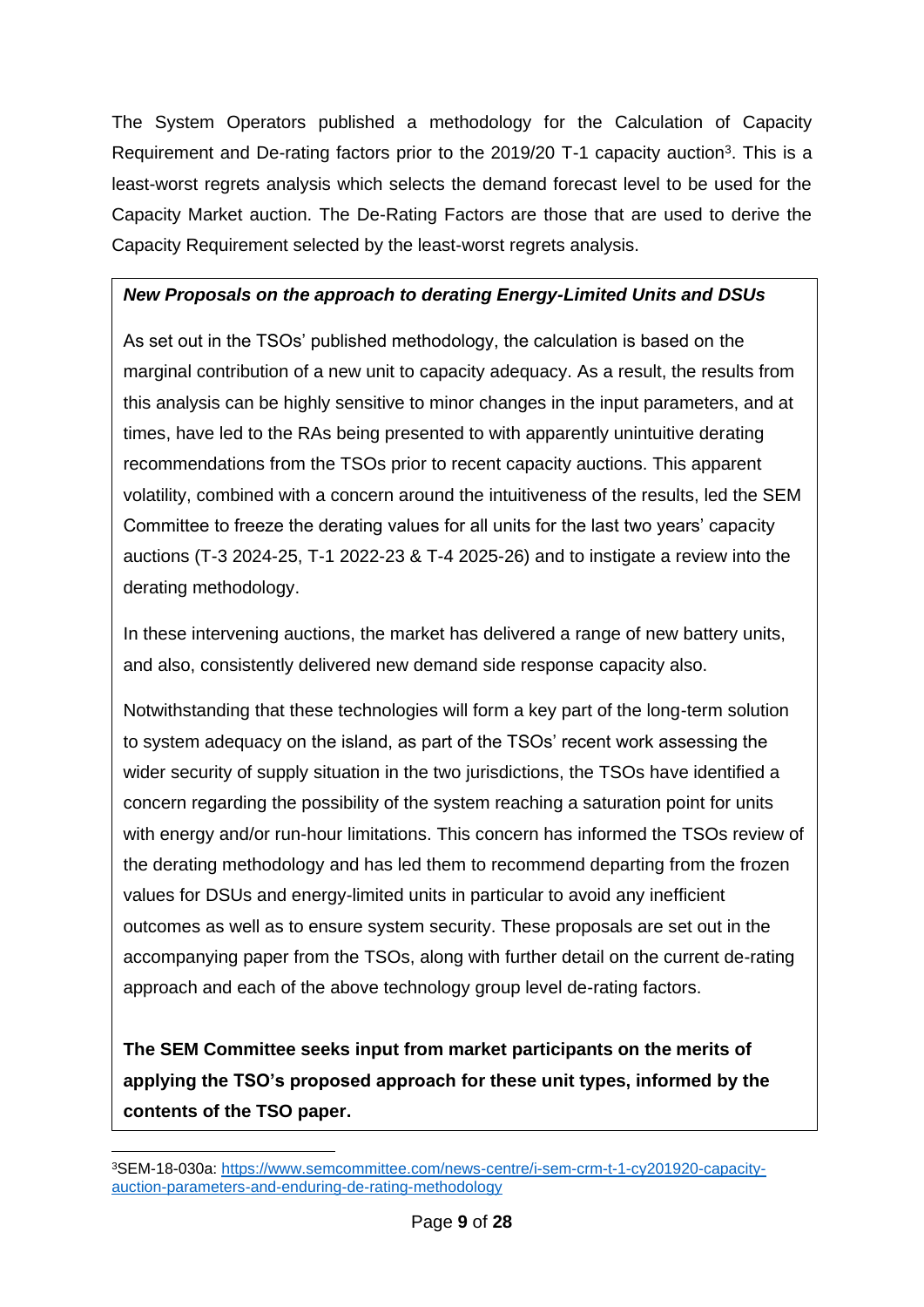## *New Proposals regarding Annual Run-Hour Limited Plant*

In SEM-21-054, the SEM Committee consulted on the potential to include an additional Annual Run-Hour Limitation (ARHL) De-rating Factor in the 2024/25 T-3 and the 2025/26 T-4 auction. The SEM Committee decided against intervening in either auction directly, preferring to allow investors to judge the risk of over-promising a run-hour commitment themselves, noting the higher exposure to difference payments that might flow from imposition of limits to annual run hours.

Since that decision, the RAs have liaised in depth with the environmental and departmental bodies in Ireland and in Northern Ireland. We have also observed the outcome of the T-3 auction and decisions / bidding behaviours of particiapnts with plant that will be capped to less than 1500 hrs running per year. The SEM Committee consider now that there is an increased likelihood of the limitations defined under the EC Implementing Decision 1442 and other instruments impacting upon security of supply on the island going forward. Further, the Committee considers that there is a need to ensure that the value such units bring to the system relative to 'all-year' units are encoded more directly on the auction settings in future.

The SEM Committee's proposal on the approach for de-rating the capacity that can be qualified for units defined as annual-run hour limited is set out below. The definition of which units are limited is to be declared by the owner of the unit that is being bid into the auction.

## **Warrant Framework for Qualification Applications**

Within the Application for Qualification process, the applicant must provide a warrant for the Annual Run Hour Limit (ARHL) that will apply to the specific Capacity Market Unit applying to partake in the auction. Three choices will be available within the Application template:

- Warrant A: > 1500 hours
- Warrant B:  $>500$  hours:  $\leq$  1500 hours
- Warrant  $C: \leq 500$  hours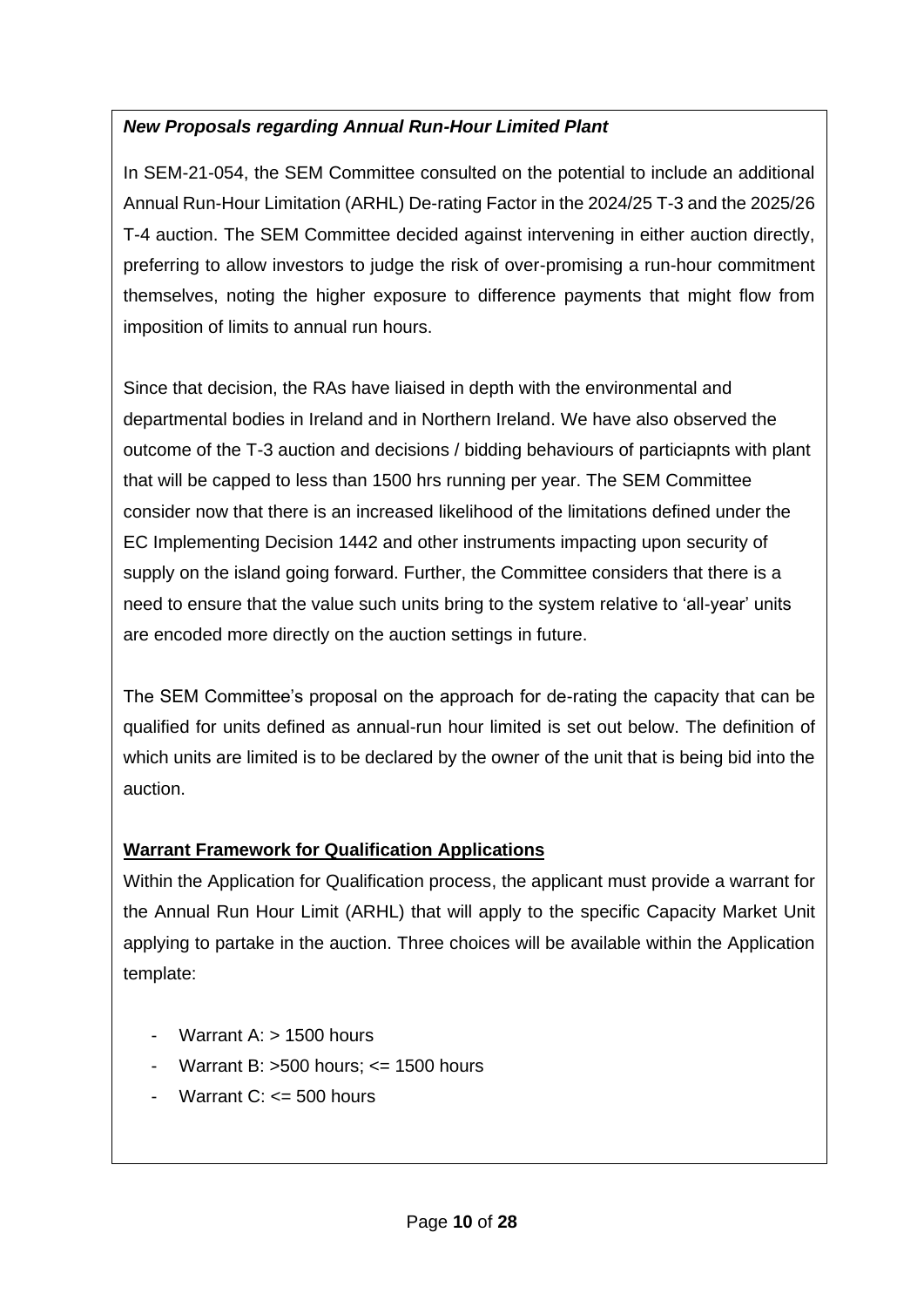The applicant must select one of these options for the application to be valid.

When calculating the derating factor to be assigned to each CMU, the TSOs will then apply an additional derating multiplier to units under each Category as follows:

| <b>Warrant Type</b> | <b>ARHLdf</b> |
|---------------------|---------------|
| <b>Warrant A</b>    | 1.00          |
| <b>Warrant B</b>    | 0.43          |
| Warrant C           | 0.14          |

For clarity, the ARHLdf is to be applied on top of the derating factor that would otherwise apply:

*Candidate Derated Capacity = Nameplate Capacity x DRF x ARHLdf*

The values in the table above of 0.43 and 0.14 are derived from initial analysis carried out by the System Operators in the separately published annex. There is some uncertainty as to the most optimal value to apply, because the impact on Security of Supply (i.e. LOLE) is so heavily dependent on the penetration of these units.

## **Giving Force to Warrants**

As above the ARHLdf will be enshrined in the application process. Under the existing provisions within the CMC, the System Operator will be empowered as follows:

- For New units, as part of the checks for the award of Substantial Completion, seek reasonable satisfaction that the New unit is not limited in run hours beyond that stipulated in the relevant Warrant. Should the applicant fail to demonstrate to the reasonable satisfaction of the System Operators what is stipulated in the Warrant, then the System Operators will be empowered to terminate the Reliability Option (RO) assigned to that Capacity Market Unit.
- It may be appropriate to also include Existing units within this framework. For Existing units, the System Operators would judge the ability for the unit to operate at the number of hours that is claimed for the Capacity Year in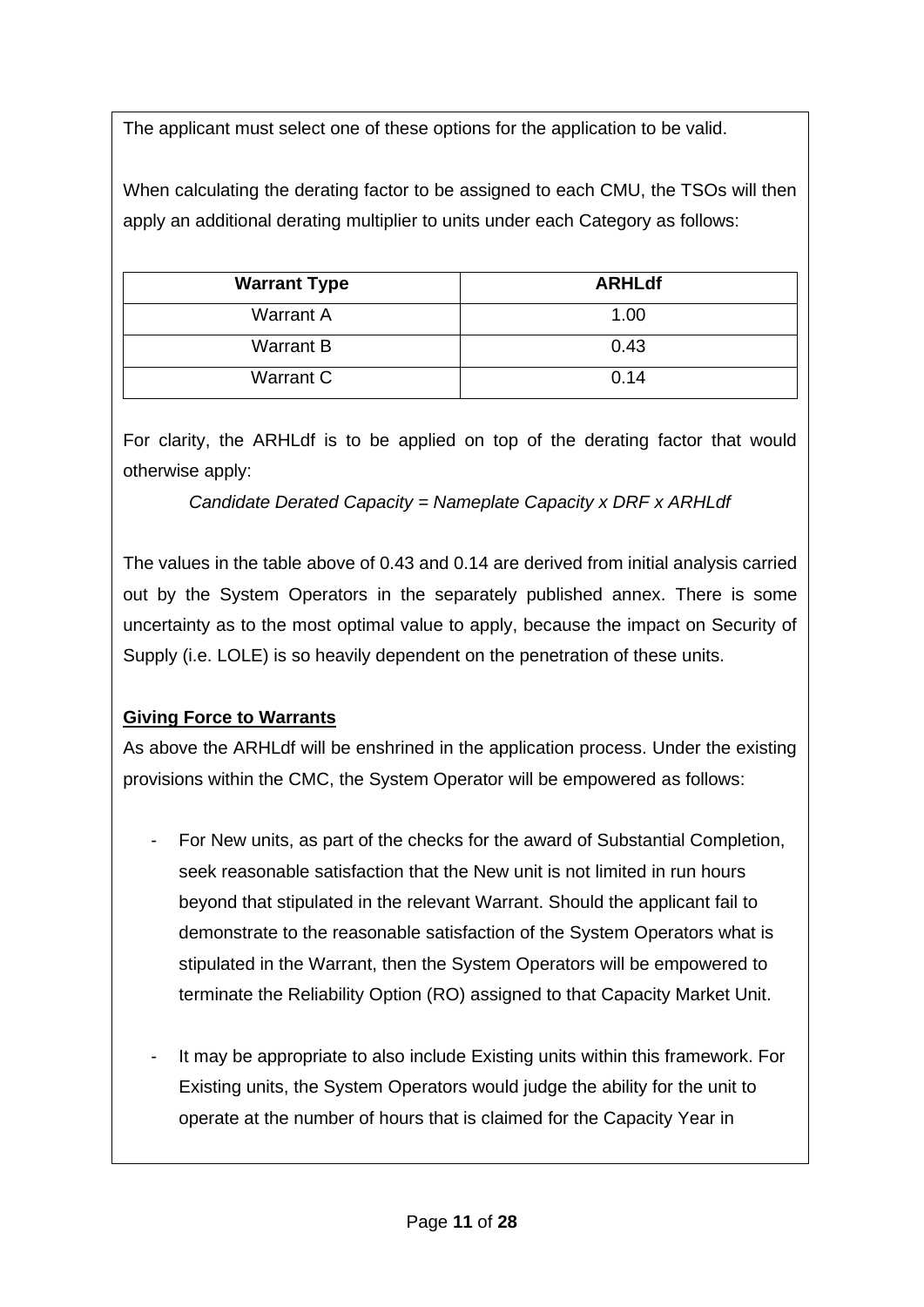question in formulating a provisional qualification decision. The RAs would not generally expect any applications for Warrant A (all year running) to be granted for units operating under an existing ARHL.

For clarity, we would not anticipate acceptance of applications for Warrant A (all year running) at the expense of Grid Code compliance or of compliance with other relevant obligations on the part of the proponent or the unit (for example, it might be possible to comply with BAT requirements to allow operation all year, by increasing the level of Minimum Generation above what would be required under the relevant jurisdictional Grid Code. This would not be seen as an acceptable approach).

In early discussions with the TSOs, it was suggested that the framework above might best be delivered by creating a series of new Technology Classes – for example in place of 'Gas Turbine', for all auctions going forward there would now be three classes of GT, 'Gas Turbine > 1500 ARHL' / 'Gas Turbine <= 1500 ARHL' / 'Gas Turbine <= 500 ARHL'. This would avoid the need for a separate dimension within the qualification applications to be created. We welcome views on the most appropriate way to enshrine the concept within the qualification process

We would welcome feedback on any and all aspects of these proposals:

- 1. Do you agree with the proposed warrant framework for treatment of ARHL within the Capacity applications?
- 2. Is there a more efficient way to assign additional multipliers for deratings in a transparent, fair and enforceable way to annual-run hour limited plant, for example by expanding the list of Technology Classes?
- 3. Do you have any view as to whether or not to apply the framework to both New and Existing units?
- 4. What changes if any could be made to the CMC to assist these proposals?
- 5. Is the choice of ARHLdf =  $0.43$  and  $0.14$  for  $\leq$ =1500hrs and  $\leq$ =500hrs respectively a suitable choice for run hour limited plants? If not, why not and what other values do you consider appropriate?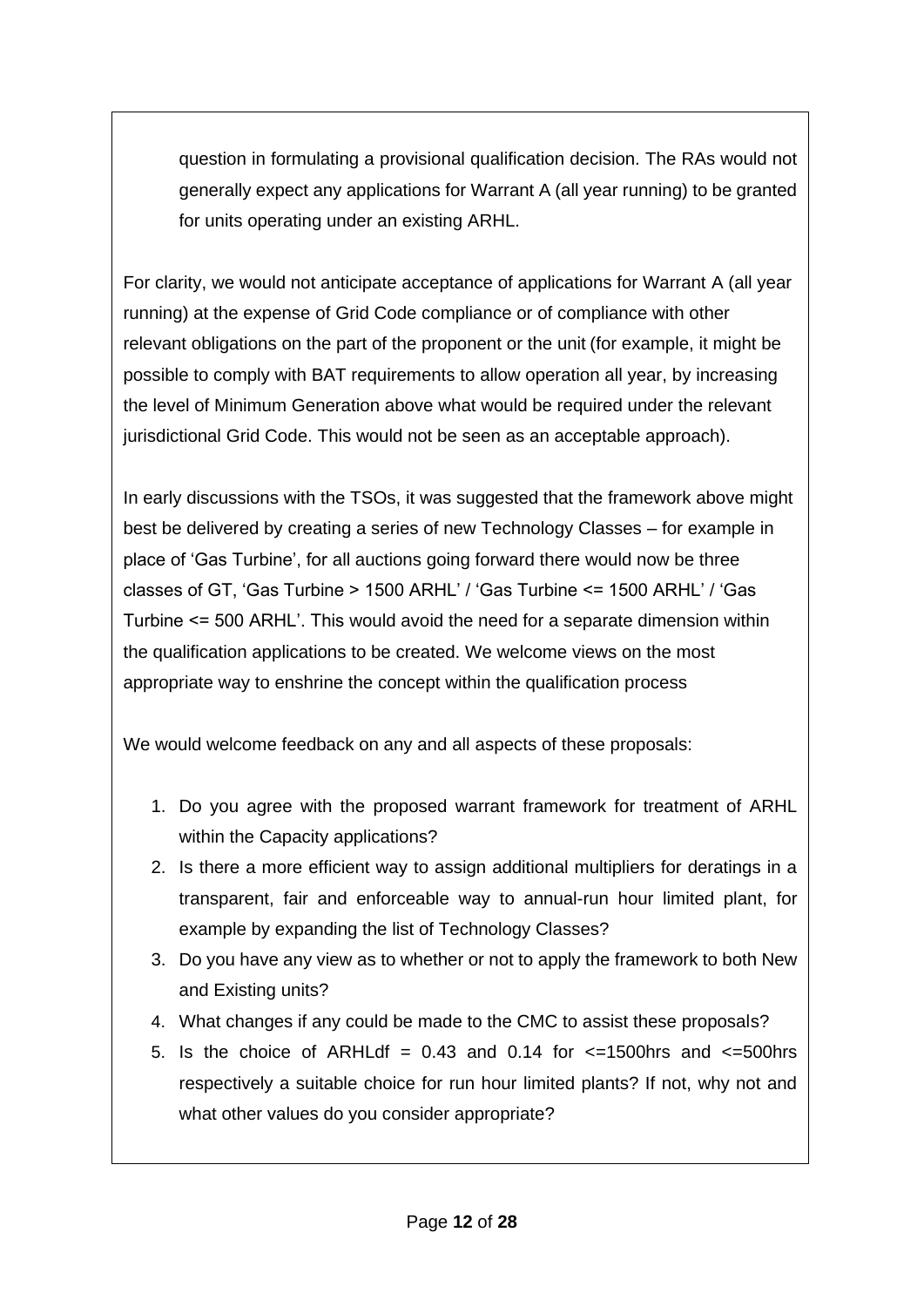#### *(b) the Capacity Requirement;*

The Capacity Requirement is the de-rated capacity required to satisfy the SEM Security Standard for a specific Capacity Year to be used in a Capacity Auction. The SEM Security Standard is the standard specified by the Regulatory Authorities for the annual loss of load expectation to be maintained in the SEM, i.e. the number of hours per year for which load curtailment may occur due to demand exceeding available capacity. In CRM Detailed Design Decision 1<sup>4</sup> the SEM Committee decided to retain the security standard at 8 hours LOLE.

The System Operators published a methodology for the Calculation of Capacity Requirement and De-rating factors prior to the 2019/20 T-1 capacity auction.

This methodology will be followed in determining the Capacity Requirement for the 2026/27 T-4 Capacity Auction.

#### *(c) an indicative Demand Curve;*

The Demand Curve is a curve determined by the Regulatory Authorities representing the deemed per MW value of each level of capacity that could be awarded in the Capacity Auction. The Demand Curve for the T-4 2026/27 auction will be set as the following:

- Horizontal at the Auction Price Cap from 0MW to 92.5% of the adjusted Capacity Requirement.
- Slopes down to 115% of the adjusted Capacity Requirement. The line passes through a shallow elbow point where the volume is equal 100% of the adjusted Capacity Requirement and the price equals Net CONE.

<sup>4</sup> [SEM-15-103,](https://www.semcommittee.com/sites/semcommittee.com/files/media-files/SEM-15-103%20CRM%20Decision%201_0.pdf) section 2.2.16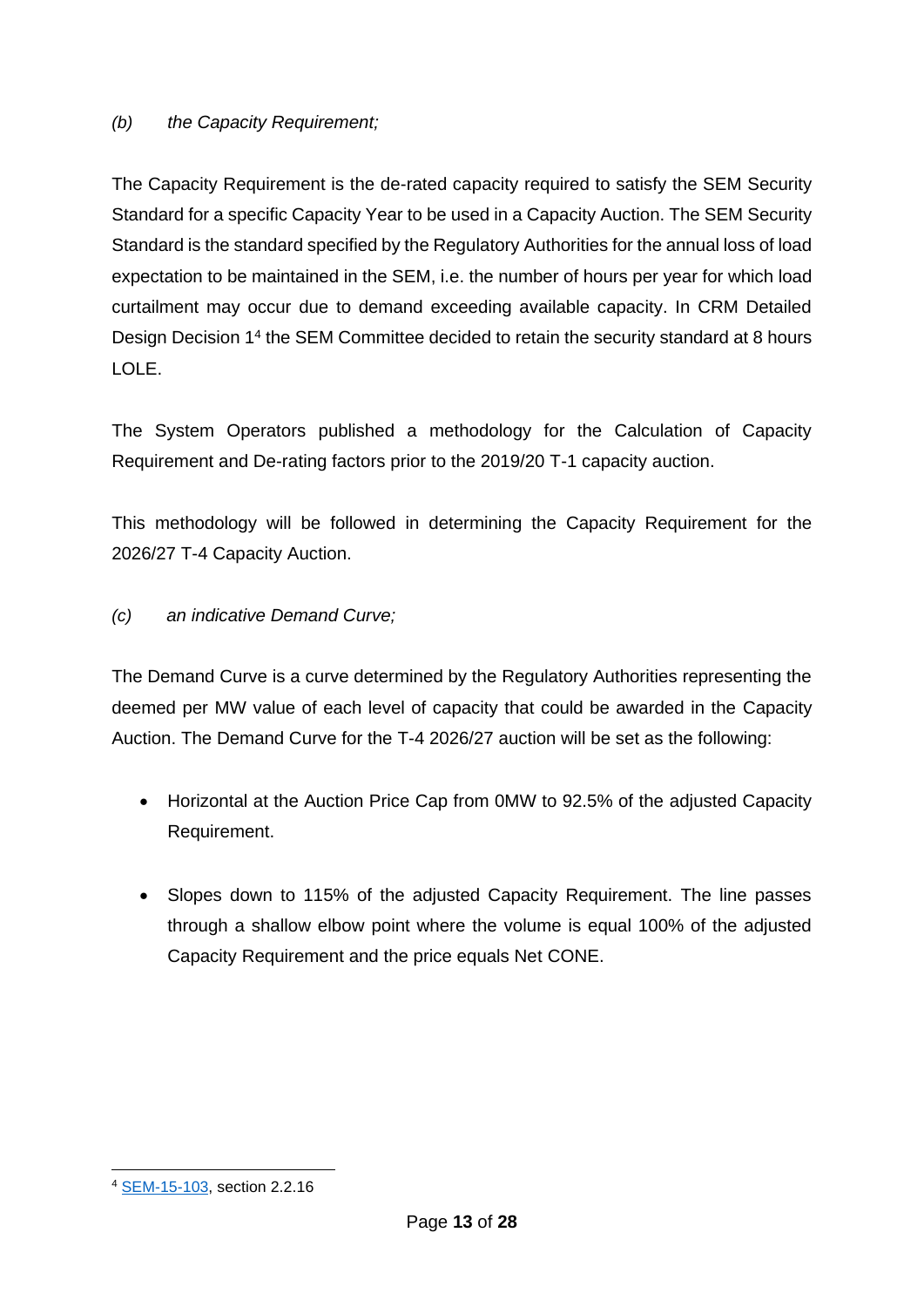

The above curve has the potential to under-procure compared to the adjusted Capacity Requirement, however, any under-procurement in a T-4 auction can be resolved in a subsequent T-1 auction.

The Demand Curve cuts the Percentage of Net CONE axis at 159%. In previous auctions, the Auction Price Cap was set at 150% of Net CONE. As per SEM-21-110, there has been an uplift to APC of 6.12%<sup>5</sup>. As the graph shows the percentage of the current value of Net CONE<sup>6</sup> , the SEM Committee have decided to show this in the Demand Curve chart, by multiplying the usual 150% by the inflationary 6.12%, giving an APC of 159% of Net CONE for this auction.

The demand curve for the auction will also include adjustments for reserves and demand withholding. Decisions on these volumes will be made prior to the publication of the Final Auction Information Pack.

 $56.12\%$ =1.02<sup>3</sup> which reflects a nominal 2% uplift until the Delivery year commences.

<sup>&</sup>lt;sup>6</sup> The RAs are planning a review of the CONE value and there may be scope for this review to feed in to this auction, the stated values are proposed to apply absent the conclusion of this review and a decision from SEMC to implement the results.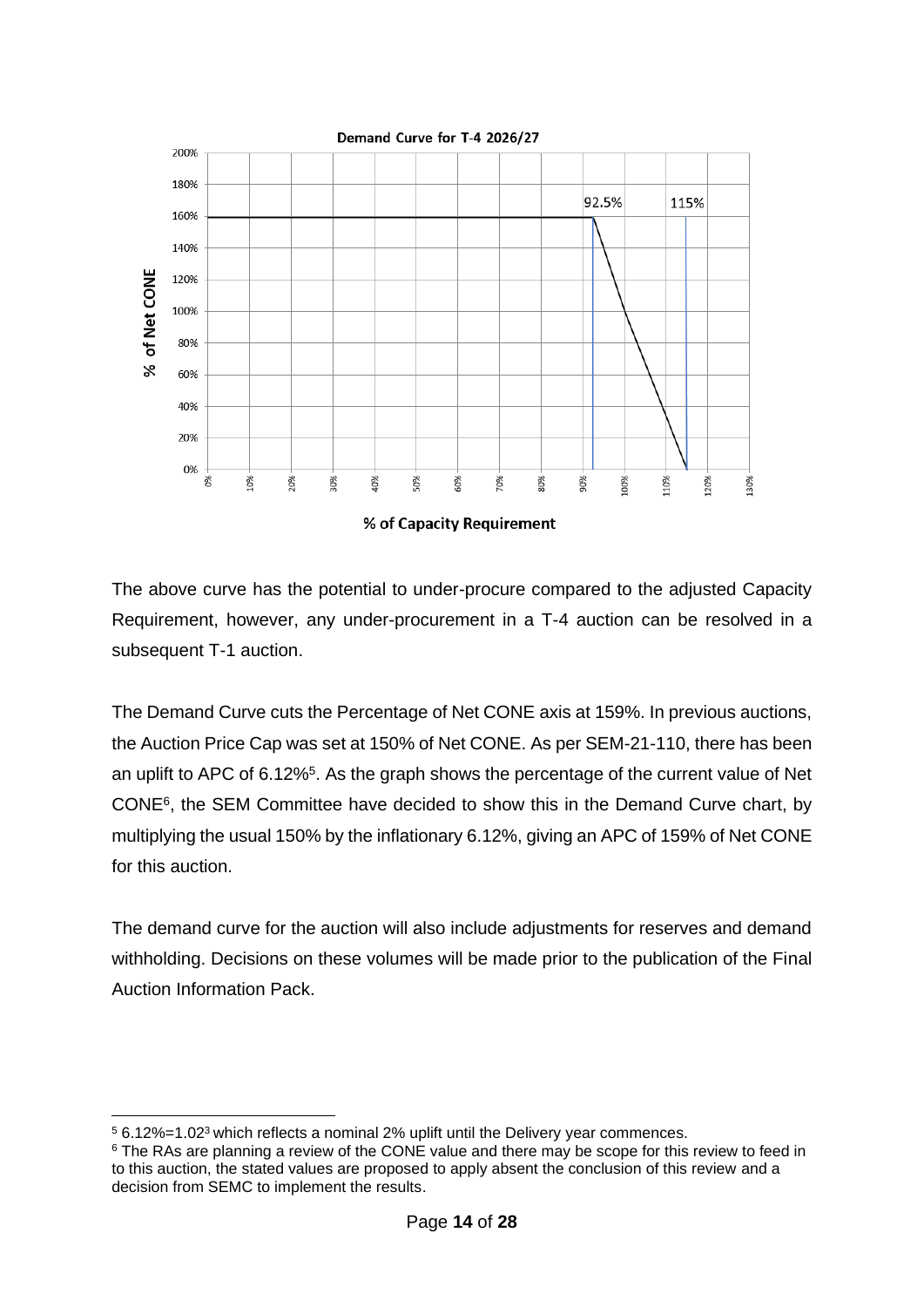The Capacity Requirement described above will be adjusted to account for these volumes. In accordance with paragraph F.3.1.4 of the Capacity Market Code, other adjustments to the Capacity Requirement will include:

- Capacity already awarded for the 2026/27 Capacity Year in other relevant auctions;
- an allowance for changes in forecast capacity requirements (as considered appropriate by the Regulatory Authorities);
- an allowance for capacity to be procured in later auctions for the Capacity Year (as considered appropriate by the Regulatory Authorities); and
- an allowance for the de-rated value of capacity that is forecast to be operational during the Capacity Year but which will not be participating in the Capacity Auction (as considered appropriate by the Regulatory Authorities), and finally
- an allowance for the potential failure of contracted new plant in previous auctions to deliver on time.
- *(d) the Auction Price Cap;*

The Auction Price Cap is the maximum bid price allowed in a Capacity Auction. For all previous auctions, this has been set at 1.5 times Net CONE.

Net CONE is currently €92,300 / de-rated MW / year, as determined in the T-4 CY2022/23 BNE Decision Paper<sup>7</sup>.

As per the recent SEM Committee information note on indexation of the Auction Price Cap<sup>8</sup>, the APC will be set to  $\epsilon$ 146.92/kW, subject to the outcome to the review of Net CONE as referred to previously.

## *(e) the Existing Capacity Price Cap;*

The Existing Capacity Price Cap ("**ECPC**") is the price cap applicable to Existing Capacity in a Capacity Auction. It is a uniform non-technology specific cap on the price that Existing Generators and interconnectors can offer volume at, unless they apply to

<sup>7</sup> [SEM-18-156](https://www.semcommittee.com/publications/sem-18-156-publication-crm-t-4-cy202223-best-new-entrant-decision-paper)

<sup>&</sup>lt;sup>8</sup> See [SEM-21-110 Information Note on indexation of Auction Price Cap.pdf \(semcommittee.com\)](https://www.semcommittee.com/sites/semc/files/media-files/SEM-21-110%20Information%20Note%20on%20indexation%20of%20Auction%20Price%20Cap.pdf)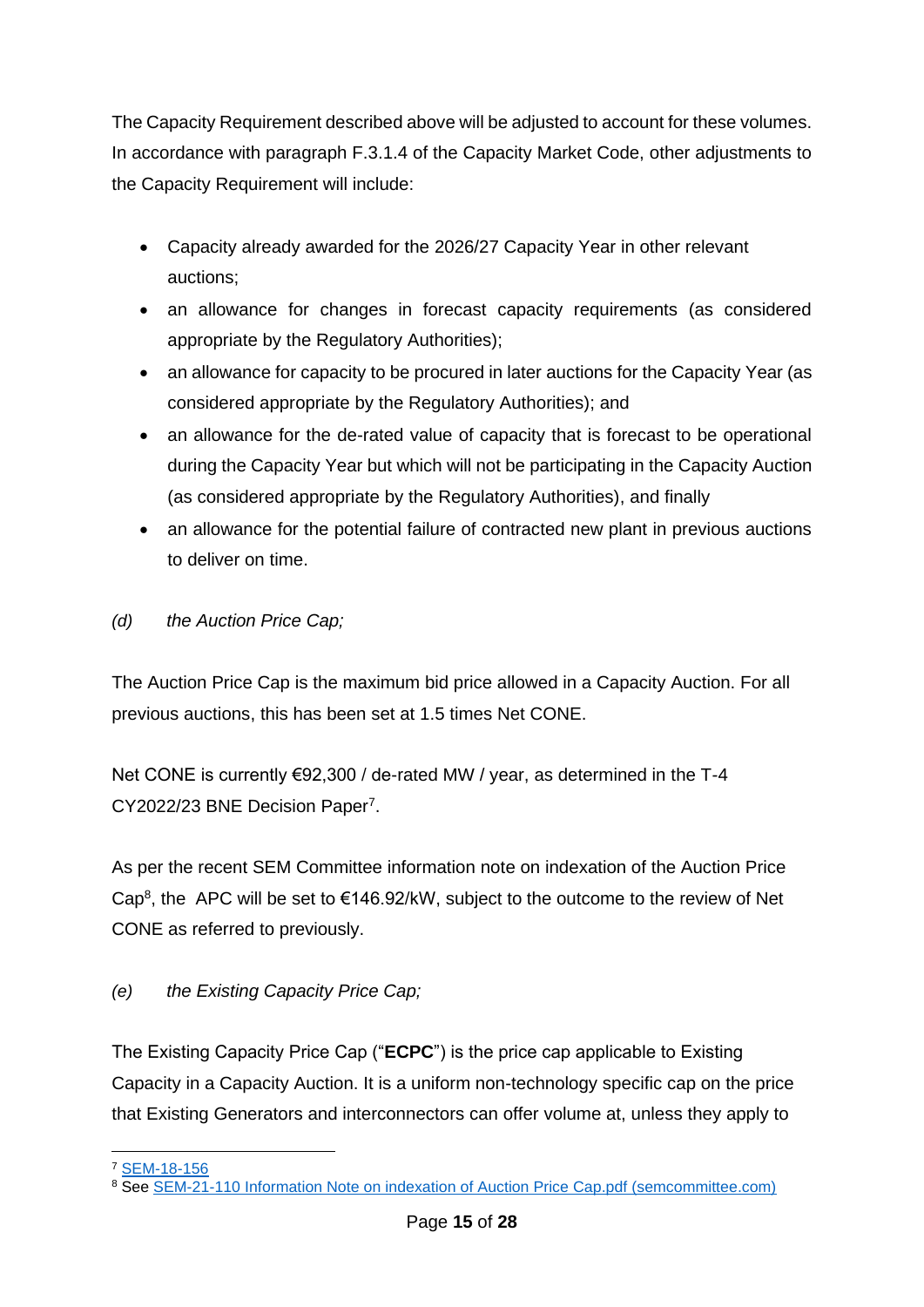the RAs for a Unit Specific Price Cap ("**USPC**")<sup>9</sup> . New Capacity and DSUs are not subject to the ECPC, and may bid up to the Auction Price Cap.

ECPC performs two key functions:

- Firstly, it limits the ability of generators with market power (but low Net Going Forward Costs ("**NGFCs**")) to exercise their market power through making high offers. Given the significant concerns about market power in the CRM (see SEM-16-010), it is important that the ECPC is not set at a level significantly above where the market is expected to clear in current market conditions.
- Secondly it provides a filter to ensure that only those USPC applications which the RAs need to scrutinise (because they may have a material impact on the clearing price or pay-as-bid prices) are scrutinised. If the ECPC is set too low, then offer prices which are below the clearing price (and therefore will have no impact on the clearing price or pay-as-bid prices) will need to be reviewed, imposing an unnecessary administrative burden on both the RAs and bidders.

In all capacity auctions to date, ECPC has been set at 0.5 times Net CONE. The rationale for this value was:

- It was estimated that the vast majority of plant required to meet the Capacity Requirement could bid at its Net Going Forward Cost without needing to apply for a USPC;
- It is consistent with relevant international benchmarks;
- It strikes an appropriate balance between the objectives of protecting consumers from the potential for bidders to exercise market power, and not placing an excessive workload on market participants and RAs from having to respectively submit and review significant volumes of USPC applications.

The SEM Committee's proposal is to continue to set the ECPC at 0.5 times current Net CONE ( $€46,150$  / de-rated MW / year), and the Sterling equivalent using the indicative Annual Capacity Payment Exchange Rate from the Initial Auction Information Pack.

<sup>&</sup>lt;sup>9</sup> Or submit an Opt-Out Notification on the grounds that they are going to close before the end of the relevant Capacity Year.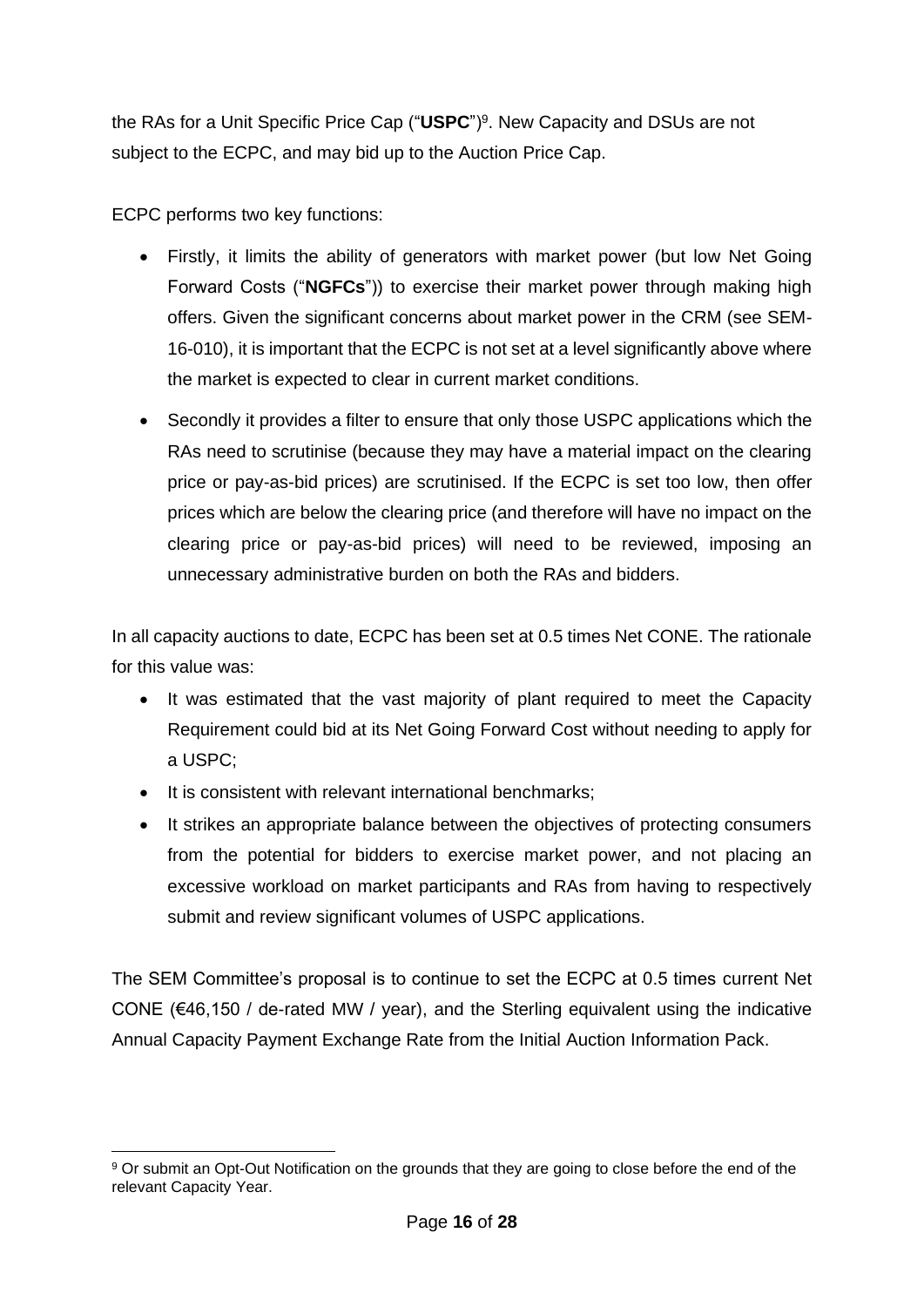Any existing capacity with Net Going Forward Costs higher than the Existing Capacity Price Cap will retain the option to submit a USPC application to the RAs.

### *(f) the €/MW rate of the New Capacity Investment Rate Threshold;*

The New Capacity Investment Rate Threshold ("**NCIRT**") is an amount determined by the RAs that must be exceeded by the cost per MW of constructing New Capacity for that capacity to be eligible to be allocated Awarded Capacity with a duration of more than one year.

New Capacity is eligible to bid to fix its Reliability Option for up to ten years. In order to do so, a capacity provider must meet a substantial financial commitment threshold. This threshold is known as the NCIRT.

The intention of setting the NCIRT is to ensure that only plant making a substantial financial commitment equivalent to the commitment for a new build plant is able to obtain a multi-year Reliability Option.

Multi-year ROs should not be available to plant making a minor refurbishment. However, the threshold should not penalise investors who are able to build efficiently at low capital cost.

As described in the initial CRM parameters decision paper<sup>10</sup>, NCIRT for the first transitional auction was set at approximately 40% of the gross BNE cost, or €300,000 / de-rated MW. The BNE was re-evaluated in 2018 for the 2022/23 T-4 capacity auction. However, there was insufficient evidence to support a change in the NCIRT<sup>11</sup>. The SEM Committee therefore decided to retain the NCIRT at €300,000 / de-rated MW.

The SEM Committee proposes to retain the value of NCIRT at €300,000 / de-rated MW for the 2026/27 T-4 auction.

<sup>10</sup> [SEM-17-022,](https://www.semcommittee.com/sites/semcommittee.com/files/media-files/SEM-17-022%20CRM%20Parameters%20Decision%20Paper_1.pdf) paragraph 7.2.18

<sup>&</sup>lt;sup>11</sup> [SEM-18-155, CY2022/23 Parameters Decision Paper,](https://www.semcommittee.com/sites/semc/files/media-files/SEM-18-155%20CRM%20T-4%20CY202223%20Parameters%20Decision%20Paper.pdf) paragraph 9.4.3.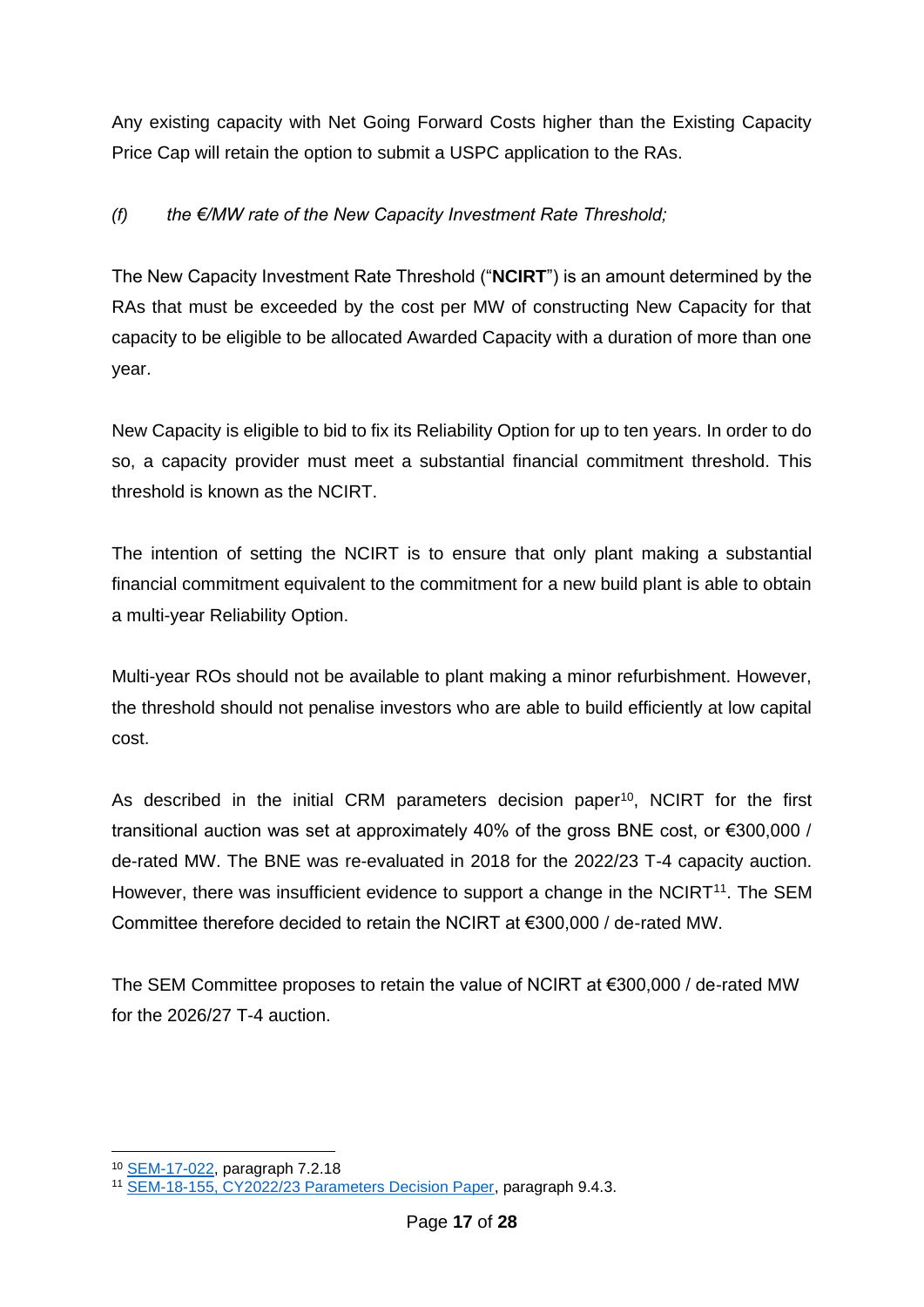The Annual Stop Loss Limit is the multiplier used to establish the annual stop-loss limit for Non-Performing Difference Charges from a Capacity Market Unit.

A stop-loss is a cap on Reliability Option Difference Payments. Reliability Option Difference Payments are charges that must be paid by a generator during a scarcity event. The purpose of the cap is to limit risk on the generator and improve investability. However, a cap on RODPs means that there will be insufficient money to hedge suppliers, which has to be funded through the socialisation fund.

The stop-loss limit applies only to uncovered difference payments. It does not apply where the capacity provider has received revenue through the energy market to cover the difference payment.

Consider the example whereby a capacity provider has an annual stop-loss limit of €15,000 on an RO volume of 1MW, with the stop-loss limit based on uncovered difference payments. A RO strike price of €500/MWh is assumed. We also assume that there are two scarcity events, each of which lasts two hours, and during each the Administered Scarcity Price rises to €10,000/MWh.

During the first scarcity event, the generator has sold its 1MW of capacity in the energy market and receives €20,000 for its two hours of production. Under the Reliability Option, it must pay back €19,000 (2MWh \* (€10,000/MWh - €500/MWh)) of this revenue in difference payments, and will therefore have net revenue of €1,000. Because the capacity provider had covered revenue from the energy market, the €19,000 does not count towards the stop-loss limit.

During the second event, the capacity provider was on forced outage, and has not sold any output. In the absence of a stop-loss, the capacity provider would have to pay the €19,000 in difference payments, without having any energy revenue to cover this cost. However, the stop-loss limit means that it only has to pay out up to a maximum of €15,000. There is therefore a €4,000 shortfall in RO difference payments. This shortfall is funded through the socialisation fund.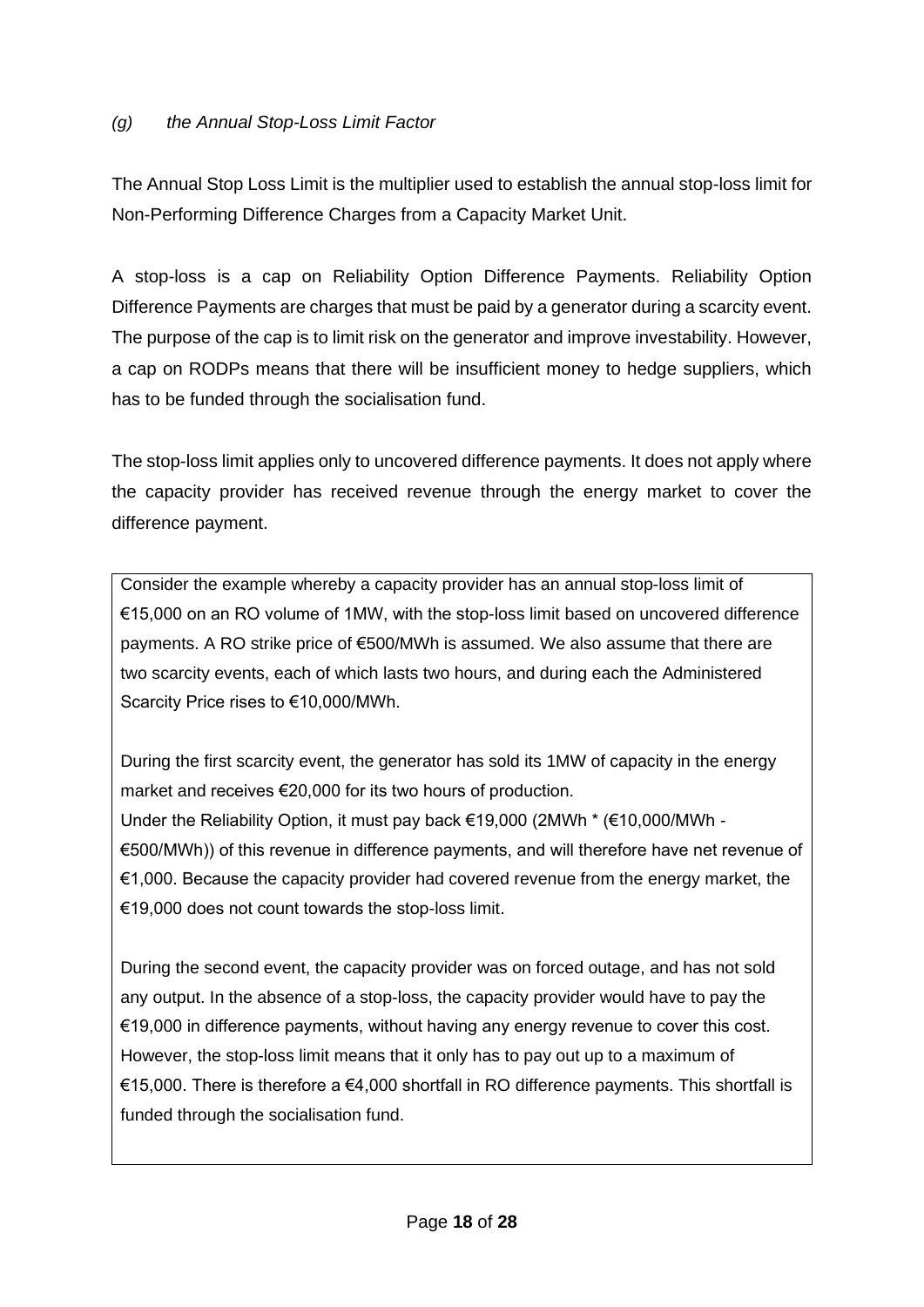If the stop-loss had been based on all difference payments, the generator would have paid only €15,000 "stop-loss" on the first event and no payments on the second event. The total shortfall in RO difference payments across both events would be €23,000 instead of €4,000.

The stop-loss limit applies to the annual option fee. To date in the capacity market, the Annual Stop-Loss Limit Factor has been set at 1.5.

The SEM Committee propose to continue to apply an Annual Stop-Loss Limit Factor of 1.5 to Awarded Capacity allocated in the 2025/2026 T-4 auction.

*(h) the Billing Period Stop-Loss Limit Factor;* 

The Billing Period Stop Loss Limit Factor is a multiplier used to establish the billing period stop-loss limit for Non-Performance Difference Charges from a Capacity Market Unit.

The purpose of stop-loss limits is described above. The purpose of the Billing Period Stop Limit Factor is to limit the level of losses in any one Billing Period (week).

If there were no Billing Period Stop Loss Limit Factor, and there were a number of scarcity events at the start of the Capacity Year so that a capacity provider reached its Annual Stop Loss Limit, that capacity provider would have a reduced incentive to maximise its availability for the remainder of the capacity year.

By limiting the losses that can apply in any one Billing Period, the incentive to remain available for the remainder of the Capacity Year is maximised.

The Billing Period Stop Loss Limit Factor is currently 0.5<sup>12</sup>. The SEM Committee proposes to retain this value for Awarded Capacity in the 2026/27 T-4 capacity auction.

<sup>&</sup>lt;sup>12</sup> Note: in the parameters decision paper for the first capacity auction [\(SEM-17-022\)](https://www.semcommittee.com/sites/semcommittee.com/files/media-files/SEM-17-022%20CRM%20Parameters%20Decision%20Paper_1.pdf), the SEM Committee decided that the Billing Period Stop-Loss Limit should be 50% of the Annual Stop-Loss Limit. Because the Annual Stop-Loss Limit Factor was set to 1.5, the Billing Period Stop-Loss Limit Factor was set to 0.75. However, because of the way the Annual and Billing Period Stop Loss Limit Factors interact within paragraph F.18.3.2 and F.18.3.4 of the Trading and Settlement Code, in order to achieve a relation of 50%, a Billing Period Stop-Loss Limit Factor of 0.5 is required.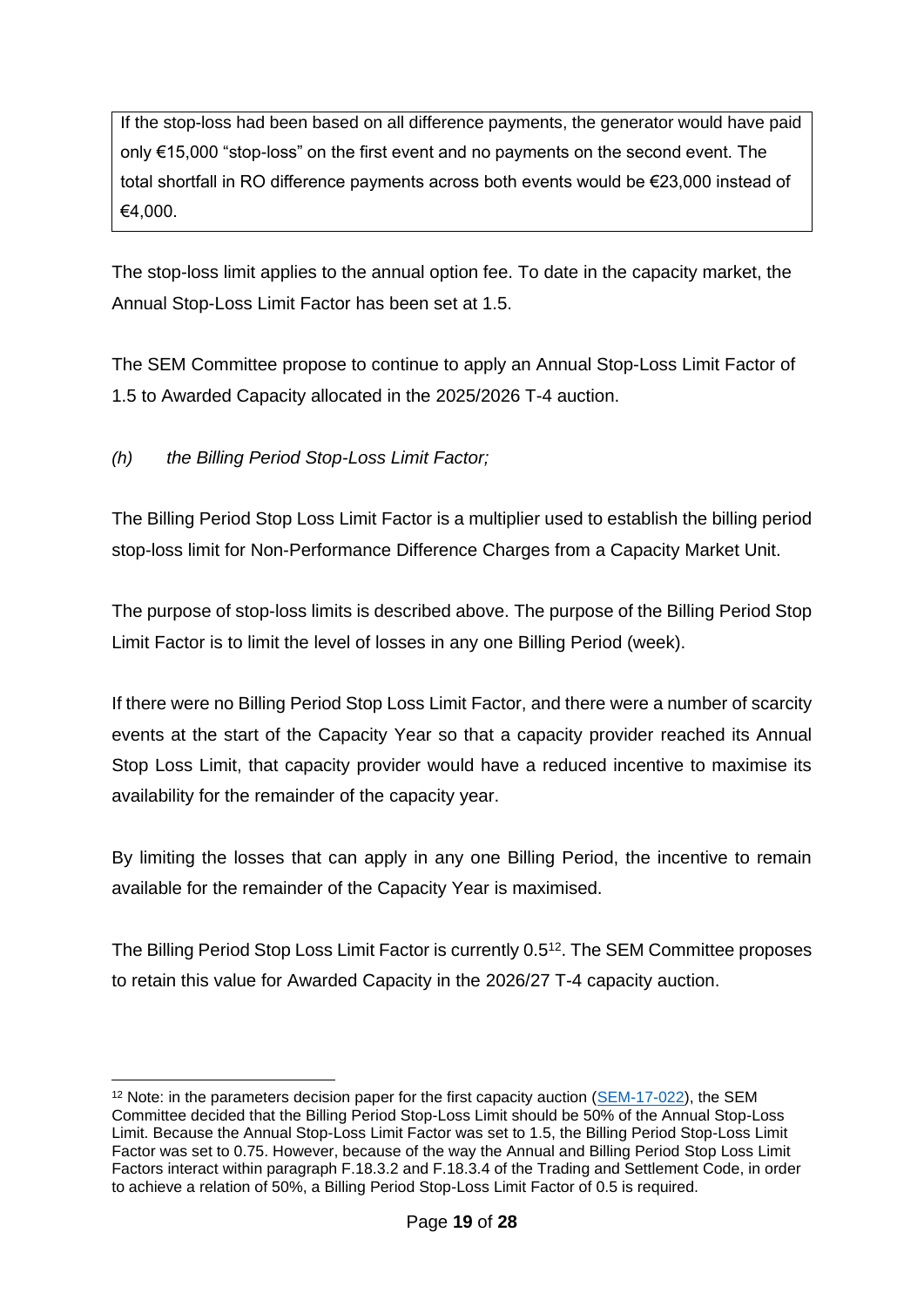The Annual Capacity Payment Exchange Rate is an exchange rate applicable to a Capacity Year which converts the Capacity Payment Price for a Primary Trade or a Secondary Trade from Euros to Sterling. This is determined by the System Operators using a methodology approved by the RAs.

Only the indicative exchange rate is calculated for the Initial Auction Information Pack. This will be calculated immediately prior to its publication. The exchange rate will then be updated for inclusion in the Final Auction Information Pack.

*(j) the Increase Tolerance and Decrease Tolerance by Tolerance Class that may be*  applied by a Participant in its Application for Qualification to Capacity Market Unit *de-ratings;* 

The Increase Tolerance is a percentage upwards tolerance that a Participant is permitted to apply to Capacity Market Unit de-ratings in an Application for Qualification. There may be different Increase Tolerances for different Technology Classes.

A Decrease Tolerance is a percentage downwards tolerance that a Participant is permitted to apply to Capacity market Unit de-ratings in an Application for Qualification. There may be different Decrease Tolerances for different Technology Classes.

CRM Decision 1<sup>13</sup> allowed for the possibility of tolerance bands to be applied to the unitlevel De-Rating Factors determined for capacity providers. These tolerance bands would allow some flexibility in the level of participation required from dispatchable plant in the auction. This allowance was made in relation to mandatory participation; although all generators would still be required to participate. It would reflect the fact that not all generators of the same technology class have the same degree of reliability.

In the CRM Capacity Requirement and De-Rating Factor Methodology Decision paper<sup>14</sup>, the SEM Committee decided that, with the exception of DSUs, the tolerance bands will be set to zero for the transitional auctions, with the decision to be reviewed for the enduring

<sup>13</sup> [SEM-15-103](https://www.semcommittee.com/sites/semcommittee.com/files/media-files/SEM-15-103%20CRM%20Decision%201_0.pdf)

<sup>14</sup> [SEM-16-082,](https://www.semcommittee.com/sites/semcommittee.com/files/media-files/SEM-16-082%20CRM%20Capacity%20Requirement%20%20De-rating%20Methodology%20Decision%20Paper.pdf) paragraph 4.5.1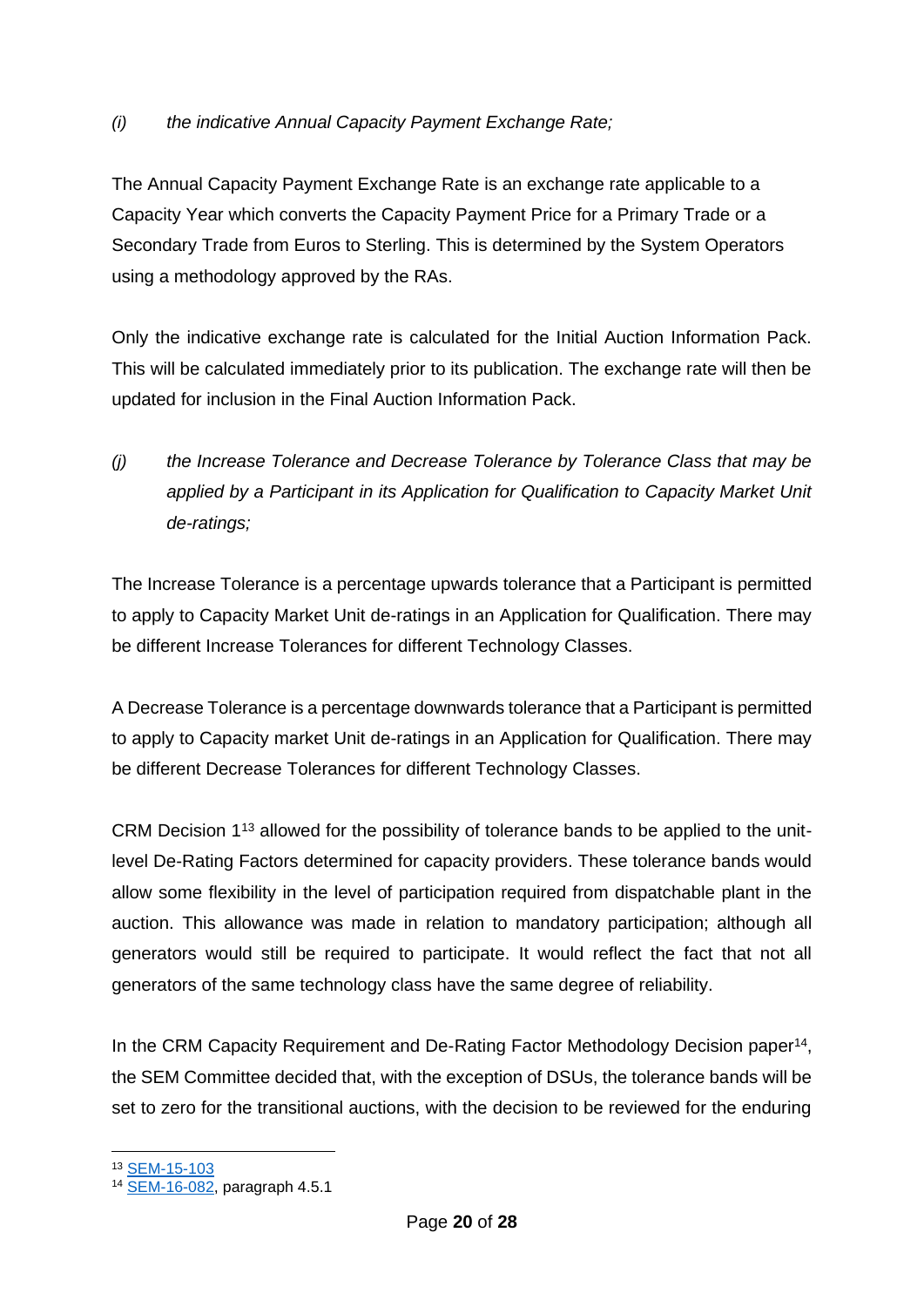auctions once the enduring value of Full Administered Scarcity Price has been determined.

The SEM Committee is proposing to retain this decision for the 2025/2026 T-4 auction.

| <b>Technology Class</b> | Increase Tolerance (%) | Decrease Tolerance (%) |
|-------------------------|------------------------|------------------------|
| All Except DSUs         |                        |                        |
| DSUs                    |                        | 100                    |

*(k) in respect of Performance Securities:*

- *(i) the final Performance Security Posting Dates/ Events applicable to Awarded Capacity allocated in the Capacity Auction; and*
- *(ii) for each Performance Security Posting Date/ Event, the final €/MW rate to be applied in setting Performance Securities applicable to Awarded Capacity allocated in the Capacity Auction.*

A Performance Security is a security required as a condition of capacity award for Awarded New Capacity that has not reached Substantial Completion.

A Performance Security Posting Date/ Event is a date or event from which a specified €/MW rate shall be applied to Awarded Capacity in setting Performance Securities. There may be multiple different Performance Security Posting Dates/ Events.

The Performance Security Posting Dates / Events applicable to Awarded Capacity allocated in a Capacity Auction are determined by the Regulatory Authorities and provided to the System Operators.

Interested parties are asked to comment in their response, on the amounts the SEM Committee have set with regards to the Performance Security Rate and the Termination Charges (of course the Bond amount should be a one for one to the Termination amount) but also on the milestones, participants are asked to give the SEM Committee their view as to whether the number of milestones is suitable and / or whether a greater timeframe is required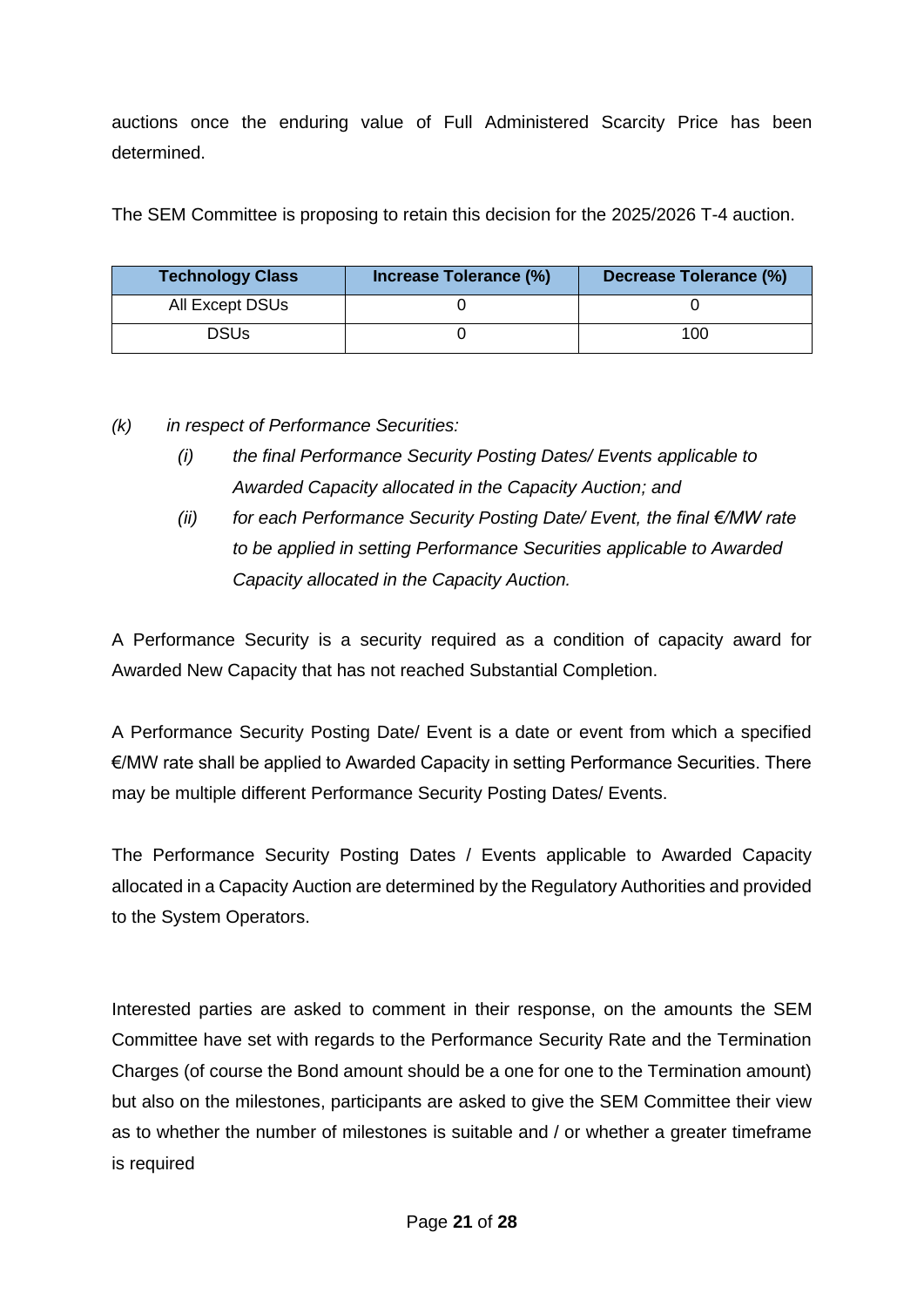| Date / Event                               | Performance Security Rate (€/MW) |  |
|--------------------------------------------|----------------------------------|--|
| From Capacity Auction completion to 27     |                                  |  |
| months prior to the beginning of the       | 20,000                           |  |
| <b>Capacity Year</b>                       |                                  |  |
| 27-13 months prior to the beginning of the | 30,000                           |  |
| <b>Capacity Year</b>                       |                                  |  |
| From 13 months to beginning of Capacity    | 40,000                           |  |
| Year                                       |                                  |  |
| From beginning of Capacity Year            | 50,000                           |  |

## *(l) the €/MW fee rates for calculating Termination Charges*

A Termination Charge is a fee payable by a Participant where Awarded New Capacity is terminated.

The CRM detailed design decision paper 2<sup>15</sup> noted that it is important that New Capacity is required to pay a Termination Fee if it fails to deliver capacity. The Termination Fee will be payable if the project:

- fails to deliver the Substantial Financial Completion milestones by the given date; or
- fails to achieve Substantial Completion by the Long Stop Date; or
- submits false or misleading information in the Qualification process.

For all capacity auctions to date, the Termination Charges have been set in accordance with the following table:

<sup>15</sup> [SEM-16-022](https://www.semcommittee.com/publication/sem-16-022-i-sem-crm-detailed-design-decision-paper-2)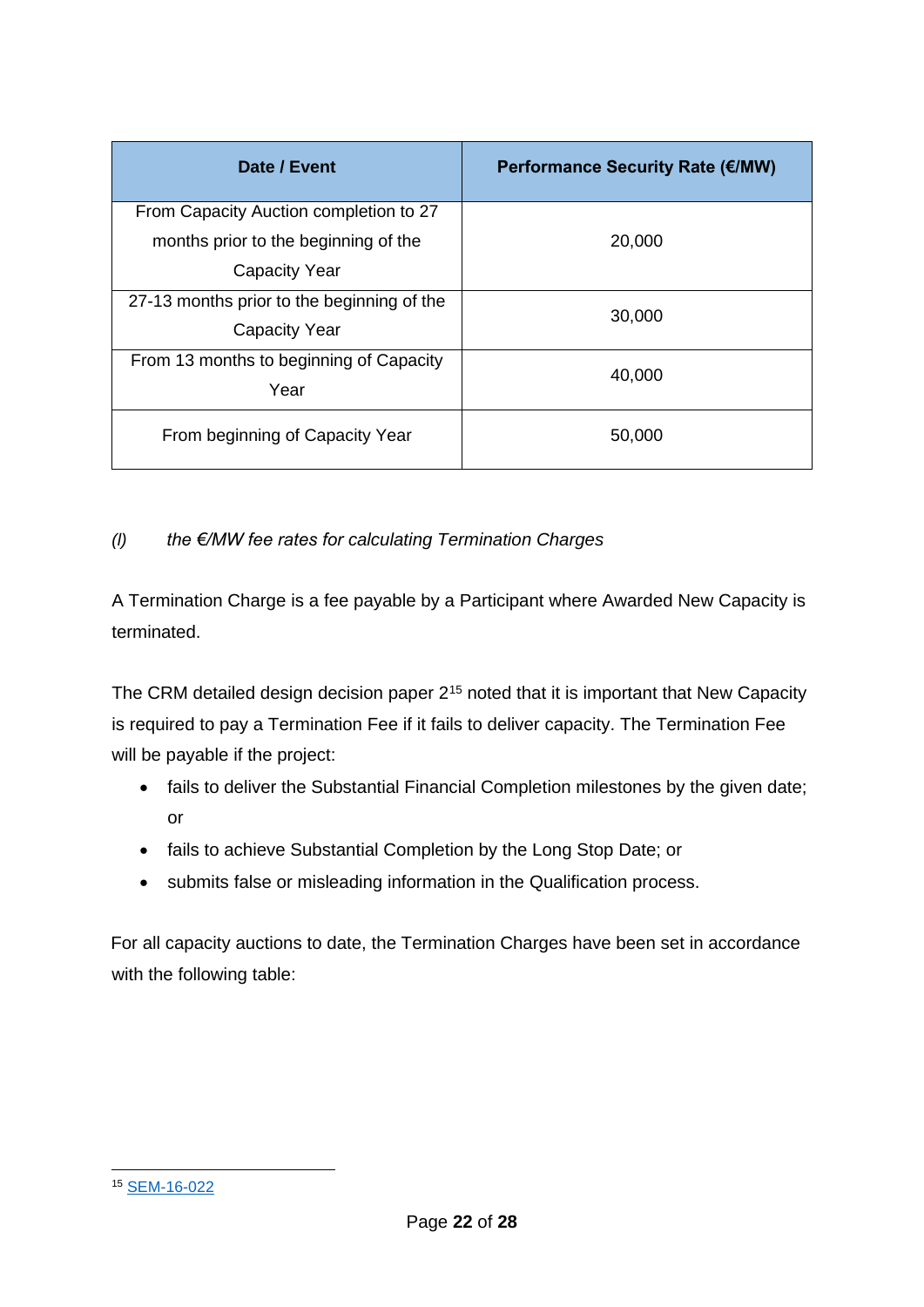| Date / Event                               | <b>Termination Charge Rate (€/MW)</b> |
|--------------------------------------------|---------------------------------------|
| From Capacity Auction completion to 27     |                                       |
| months prior to the beginning of the       | 20,000                                |
| <b>Capacity Year</b>                       |                                       |
| 27-13 months prior to the beginning of the | 30,000                                |
| <b>Capacity Year</b>                       |                                       |
| From 13 months to beginning of Capacity    | 40,000                                |
| Year                                       |                                       |
| From beginning of Capacity Year            | 50,000                                |

The SEM Committee seeks feedback on the changes outlined above, and also those of the Performance Security rates.

## *(m) values for the Full Administered Scarcity Price and the Reserve Scarcity Price; and*

The Administered Scarcity Price ("**ASP**") sets a floor on the Balancing Market price when a scarcity event occurs. The Full Administered Scarcity Price is the maximum value of the Administered Scarcity Price. The Reserve Scarcity Price Curve is a piecewise linear curve defining the relationship between the Reserve Scarcity price and the Short Term Reserve Quantity.

In the second CRM detailed design decision paper<sup>16</sup>, the SEM Committee decided that the piece-wise linear function of ASP will be static, and the price from which the function begins will be the Reliability Option Strike Price.

However, the Reliability Option Strike Price is not strictly static. As described below, it is set in relation to monthly carbon, gas and oil prices, but has a floor price equal to the theoretical price of a Demand Side Unit (which in recent years has been set at €500/MWh).

<sup>16</sup> [SEM-16-022,](https://www.semcommittee.com/sites/semcommittee.com/files/media-files/SEM-16-022%20I%20SEM%20CRM%20Detailed%20Design%20Decision%20Paper%202.pdf) section 6.4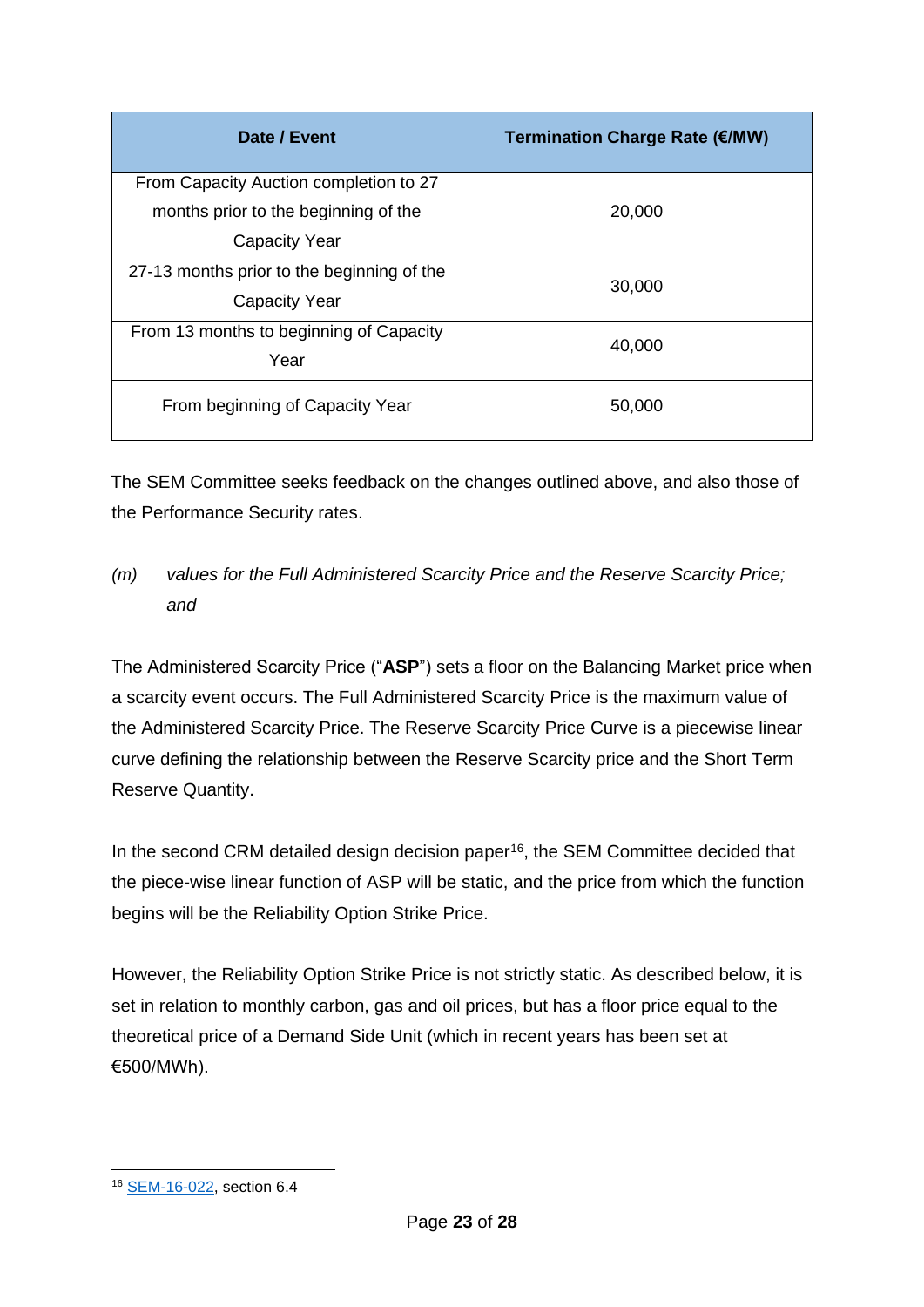The SEM Committee propose to set the price at which the piece-wise linear function of ASP begins at the floor of the Strike Price, as determined below. The Administered Scarcity Price will therefore be set in accordance with the following table:

| <b>Short Term Reserve (MW)</b> | Administered Scarcity Price (€/MWh) |
|--------------------------------|-------------------------------------|
| <b>Demand Control</b>          | 25% of VOLL                         |
|                                | 25% of VOLL                         |
| 500                            | <b>RO Strike Price</b>              |

To clarify, ASP only applies when the available Short Term Reserve is less than the operating reserve requirement. If the operating reserve requirement is only 450MW, and the available Short Term Reserve falls to 490MW, the ASP function does not apply and prices will be market determined.

At this stage, the SEM Committee proposes to retain setting the value of Full ASP in relation to VOLL. **However, the SEM Committee requests respondents' views on whether any changes could be made to the parameters of the ASP function to encourage availability at times when system margins are tight.**

## *(n) anticipated values for the parameters to be applied in determining the Strike Price.*

If the Market Reference Price exceeds the Strike Price, holders of Reliability Options must make Difference Payments.

The formula for the calculation of the monthly Strike Price ( $PSTR<sub>m</sub>$ ) is contained in the Trading and Settlement Code as follows:

$$
PSTR_m = Max \left( \frac{1}{FTHEORYPU_y} \times Max \left( PFUELNG_m + \left( PCARBON_m \times FCARBONING_y \right), PFUELO_m \right) + \left( PCARBON_m \times FCARBONIO_y \right) \right)
$$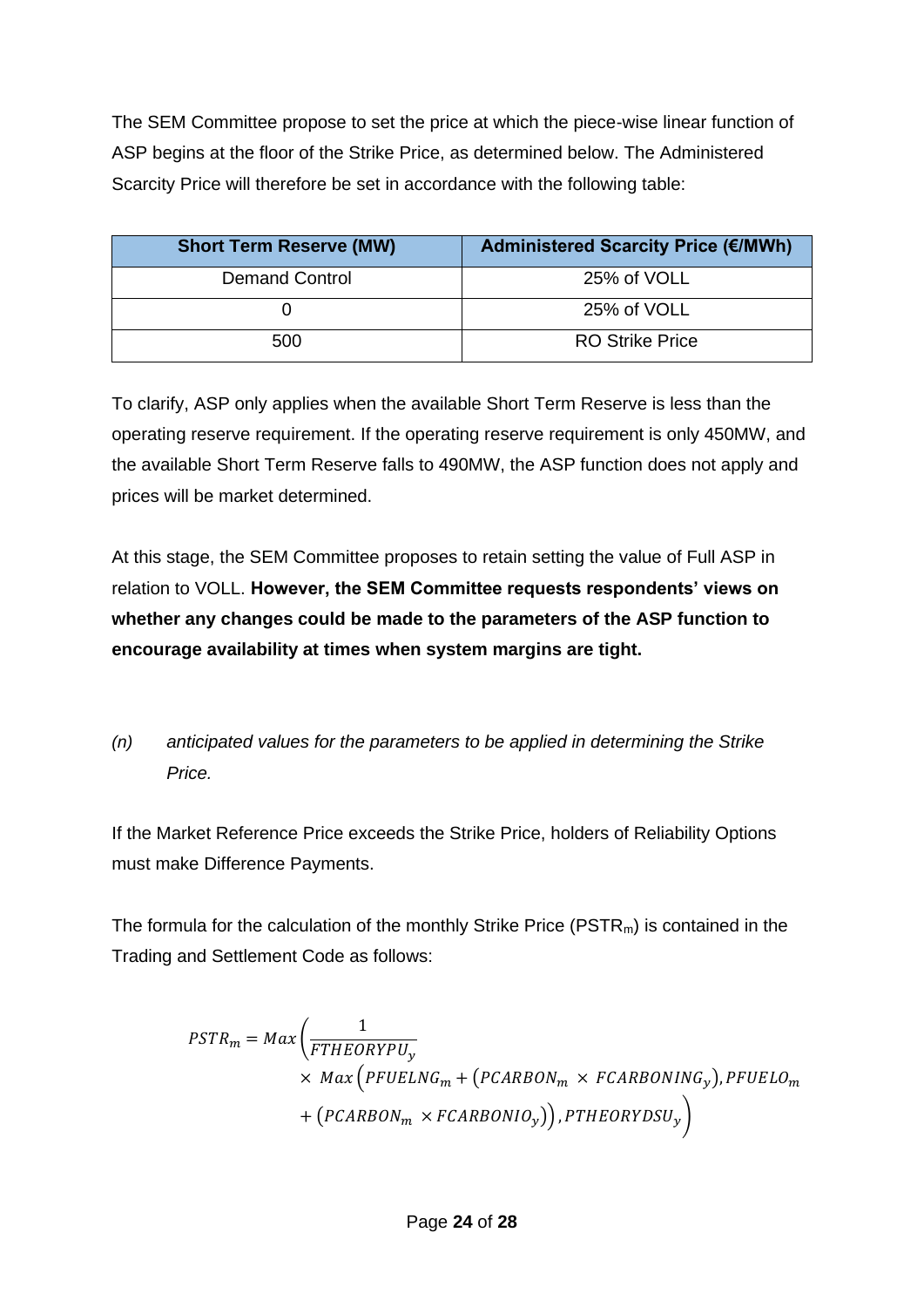where:

- FTHEORYPU<sub>y</sub> is the Peaking Unit Theoretical Efficiency for Capacity Year, y;
- PFUELNG<sub>m</sub> is the Natural Gas Fuel Price for Month, m;
- FCARBONING<sub>v</sub> is the Natural Gas Carbon Intensity Factor for Capacity Year, y;
- PFUELO<sub>m</sub> is the Oil Fuel Price for Month, m;
- FCARBONIO<sub>y</sub> is the Oil Carbon Intensity Factor for Capacity Year, y;
- PCARBON<sub>m</sub> is the Carbon Price for Month, m; and
- PTHEORYDSU<sub>y</sub> is the Demand Side Unit Theoretical Price for Capacity Year, y, d.

This formula bases the Strike Price on the cost of a hypothetical low efficiency peaking unit, and includes a floor price on the strike price at the price of a theoretical demand side unit in €/MWh; this reflects the cost incurred by the DSU in switching off, which may not be related to the cost of energy.

The values of each of these parameters for each capacity auction to date were: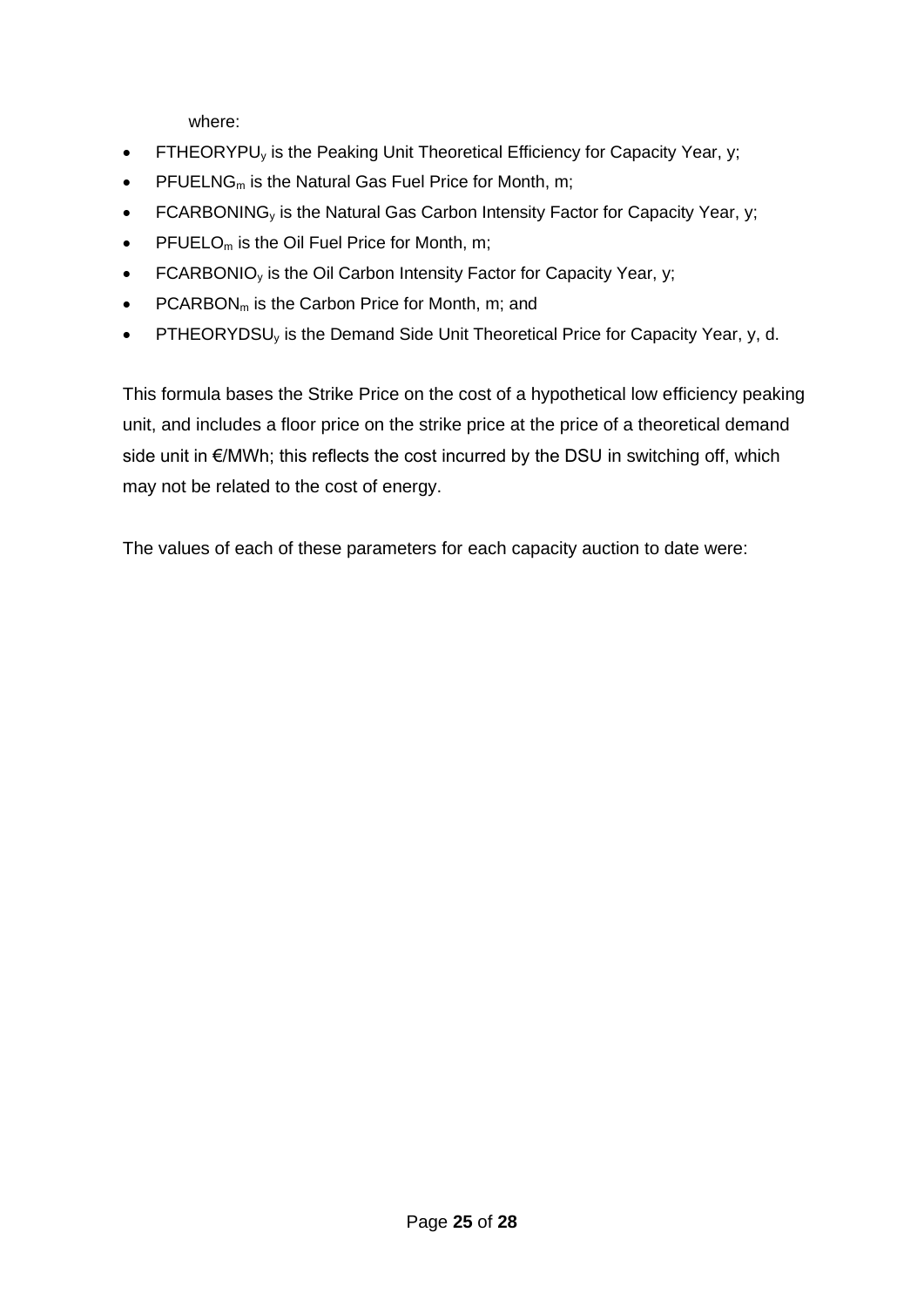| <b>Strike Price Component</b>  | <b>Value</b>                                                                                                                                                                        | <b>Unit</b>      |
|--------------------------------|-------------------------------------------------------------------------------------------------------------------------------------------------------------------------------------|------------------|
| PCARBON <sub>m</sub>           | PCARBON <sub>m</sub> Index                                                                                                                                                          | €/tCO2e          |
| PFUELNG <sub>m</sub>           | [PFUELNG <sub>m</sub> Index (p/therm) x 0.01 ( $E/p$ ) + PFUELNG <sub>m</sub> Transport<br>$(E/\text{therm})$ ] x Exchange Rate ( $E/E$ ) x 9.48 (therm/GJ) x 3.6<br>(GJ/MWh)       | €/MWh            |
| PFUELO <sub>m</sub>            | [PFUELO <sub>m</sub> Index (\$/t) x Exchange Rate ( $\epsilon$ /\$) + PFUELO <sub>m</sub><br>Transport $(E/t)$ ] x 0.025 (t/GJ) x 3.6 (GJ/MWh)                                      | €/MWh            |
| PCARBON <sub>m</sub> Index     | ICE ECX EUA Futures - EUA - (monthly) <sup>17</sup>                                                                                                                                 | €/tCO2e          |
| PFUELNG <sub>m</sub> Index     | ICE UK Natural Gas Index (monthly)                                                                                                                                                  | p/therm          |
| PFUELNG <sub>m</sub> Transport | $0.0424^{18}$                                                                                                                                                                       | £/therm          |
| PFUELO <sub>m</sub> Index      | Platt's Forward Curve (monthly) for monthly swap transactions<br>for 1% sulphur free on board (FOB) fuel oil cargoes in North<br>West Europe (NWE) for the relevant month (AAEGR00) | $\frac{2}{3}$ /t |
| PFUELO <sub>m</sub> Transport  | $50^{19}$                                                                                                                                                                           | $\epsilon/t$     |
| <b>FTHEORYPU<sub>v</sub></b>   | 15                                                                                                                                                                                  | %                |
| <b>FCARBONING<sub>y</sub></b>  | 0.202                                                                                                                                                                               | tCO2e/MWh        |
| <b>FCARBONINO<sub>y</sub></b>  | 0.277                                                                                                                                                                               | tCO2e/MWh        |
| <b>PTHEORYDSU<sub>y</sub></b>  | 500                                                                                                                                                                                 | €/MWh            |
| Exchange Rate $(E/E)$          | The Trading Day Exchange Rate as defined in the Trading and<br>Settlement Code                                                                                                      | €/£              |
| Exchange Rate $(\epsilon/\xi)$ | The rate set at 17:00 the day before the Trading Day, from the<br>same source as used for the Trading Day Exchange Rate                                                             | €/\$             |
| therm per GJ                   | $9.48^{20}$                                                                                                                                                                         | therm/GJ         |
| LSFO calorific value           | $0.025^{21}$                                                                                                                                                                        | t/GJ             |

The SEM Committee proposes to retain these parameter inputs and definitions for the CY2026/27 T-4 Auction with the exception of just one.

In terms of FTHEORYPU<sub>x</sub> the SEM Committee wish for the views of industry in two key areas:

- 1. In your view, should the current value of 15% be amended to more closely reflect typical operating technologies? If so then
- 2. What value would be seen to capture this requirement more closely?

The SEM Committee would appreciate any feedback on the above input in the response.

 $17$  The December price for a given year will apply to all months falling within that year.

<sup>18</sup> NI natural gas transport adder used in I-SEM PLEXOS Forecast Model 2021-30.

<sup>19</sup> Based on ROI LSFO transport adder used in I-SEM PLEXOS Forecast Model 2021-30

<sup>20</sup> Universal constant, utilised in the I-SEM PLEXOS Forecast Model 2021-30

<sup>21</sup> Universal constant, utilised in the I-SEM PLEXOS Forecast Model 2021-30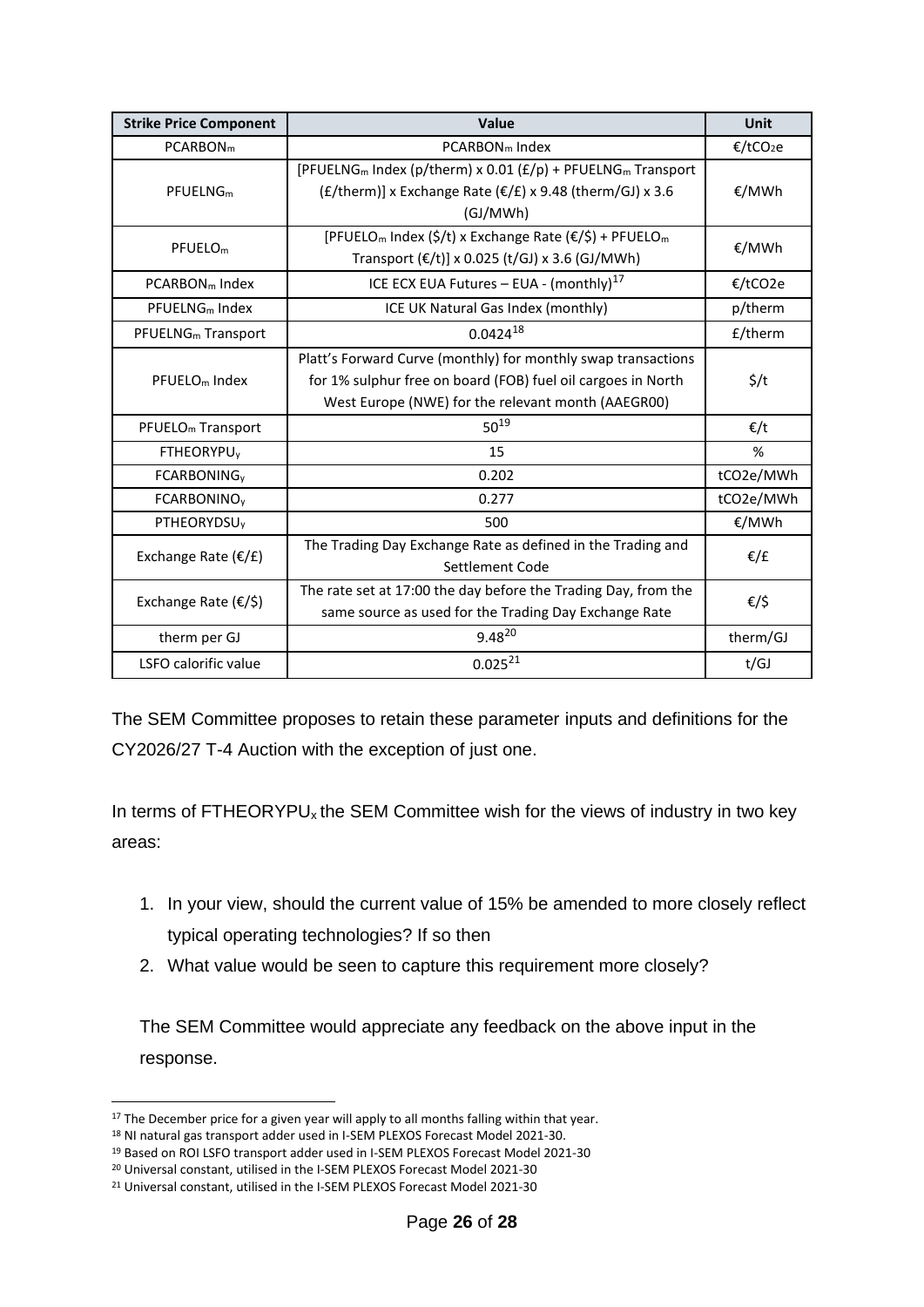## <span id="page-26-0"></span>**5. AUCTION FORMAT**

For the recently completed 2025/26 T-4 auction, Auction Format D was utilised. Auction Format D will also be used for the 2026/2027 T-4 auction.

## <span id="page-26-1"></span>**6. TREATMENT OF CONSTRAINTS**

For the purposes of a Capacity Auction, a number of Locational Capacity Constraints Areas ("**LCCA**") can be determined by the System Operators. A Locational Capacity Constraint Required Quantity is the minimum de-rated capacity quantity that is required to satisfy the Locational Capacity Constraint.

For all auctions completed ahead of the CY2026/27 T-4 Auction, there were two Level 1 LCCAs (Northern Ireland and Ireland) and one Level 2 LCCA (Greater Dublin, associated with the Ireland Level 1 constraint). A Level 2 LCCA for the rest of Ireland outside Greater Dublin was included for the 2024/25 T-4 auction. **The SEM Committee seeks feedback as to whether there may be merit to the development of further LCCAs by the TSOs**, for example, by splitting Dublin further into two Level 3 LCCAs - North Dublin and South Dublin, to allow the auction to more finely reflect the constraints that exist between these two areas in reality such as the maximum capacity that can be facilitated in those areas. We would welcome feedback on this proposal.

The Capacity Auction is initially run on an unconstrained (i.e. location agnostic) basis. If following the initial solution, any of the Locational Capacity Constraints has not been satisfied, additional capacity must be procured<sup>22</sup>. This capacity will be procured on a pay-as-bid basis.

When procuring this additional capacity, New Capacity with an offered capacity duration of more than one year should be excluded. However, if there is insufficient capacity within an LCCA to allow the constraint to be met without it, this new, multi-year, Capacity must be considered.

<sup>&</sup>lt;sup>22</sup> Under Auction Format C and D, this constrained capacity can replace capacity that was used to satisfy the initial solution.